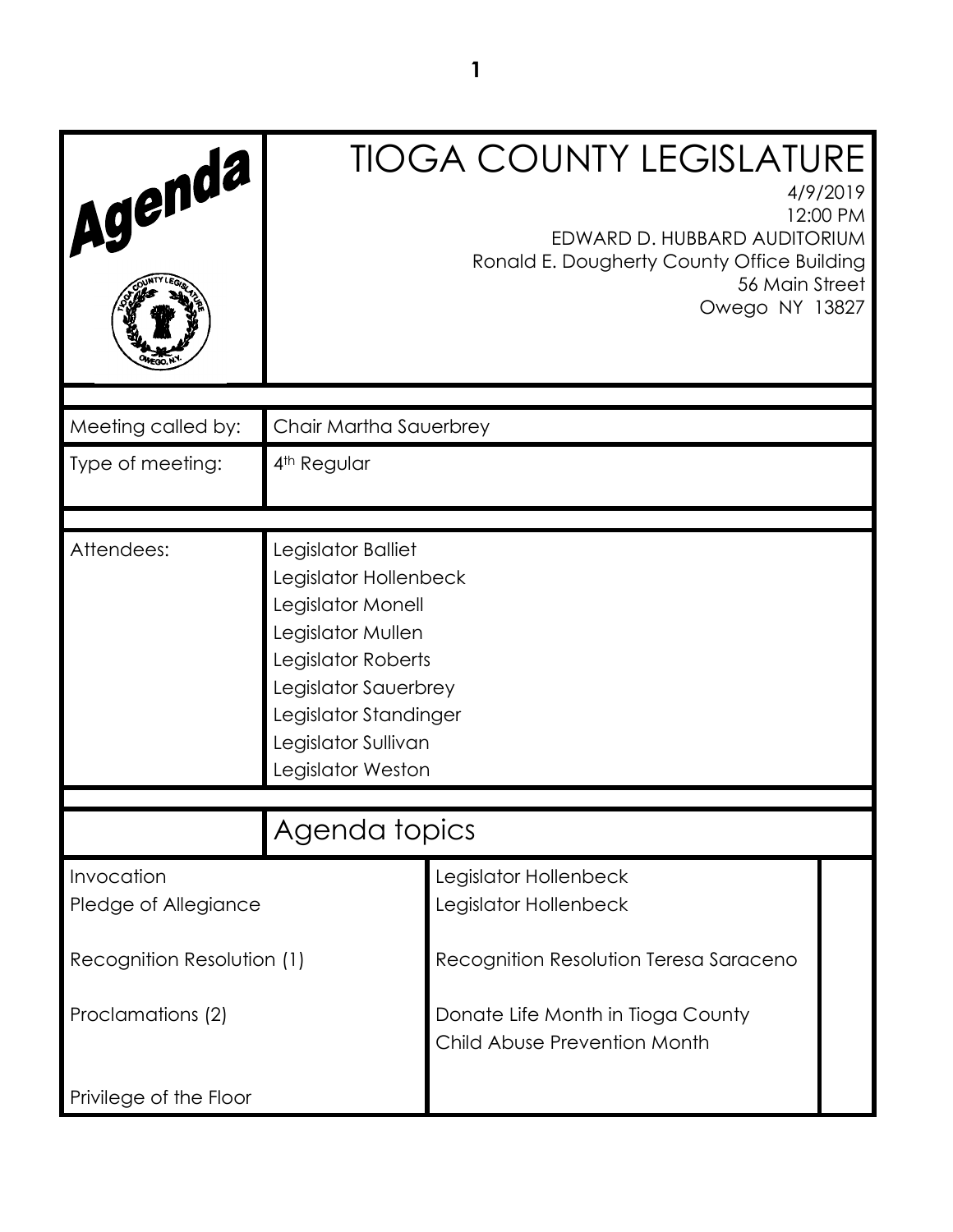| Approval of Minutes                                                                                                 | March 7, 12 and 21, 2019                                                                                                                                                                             |
|---------------------------------------------------------------------------------------------------------------------|------------------------------------------------------------------------------------------------------------------------------------------------------------------------------------------------------|
| <b>Petitions, Communications &amp; Notices</b><br>Appointments/Reappointments<br><b>Reports Standing Committees</b> |                                                                                                                                                                                                      |
| <b>RESOLUTIONS:</b>                                                                                                 | 1. Municipal Opioid Cost Recovery and Public Nuisance                                                                                                                                                |
|                                                                                                                     | Legislation                                                                                                                                                                                          |
|                                                                                                                     | 2. Urging New York State to fund all costs associated with New<br>State-Directed Election Reforms implemented at the County<br>level                                                                 |
|                                                                                                                     | 3. Resolution to oppose New York State Senate Bill S.1947 and<br>New York State Assembly Bill A.1261 related to hours, wages<br>and supplements in contracts for public work                         |
|                                                                                                                     | 4. Amend 2019 District Attorney Budget and Appropriate Funds                                                                                                                                         |
|                                                                                                                     | 5. Amend Capital Budget and Transfer Funds for Single Axle<br>Dump Truck-Public Works                                                                                                                |
|                                                                                                                     | 6. Amend Capital Budget and Appropriate Capital Funds<br><b>Public Works</b>                                                                                                                         |
|                                                                                                                     | 7. Amend 2019 Capital Budget and Create Capital Project<br>Account for Oak Hill Road Bridge Emergency Repairs and<br>Appropriate Funds                                                               |
|                                                                                                                     | 8. Appropriation of Funds and Amend 2019 Budget Social<br>Services                                                                                                                                   |
|                                                                                                                     | 9. Appropriation of Funds and Amend 2019 Budget Social<br>Services                                                                                                                                   |
|                                                                                                                     | 10. Appropriation of Funds and Amend 2019 Budget Social<br>Services                                                                                                                                  |
|                                                                                                                     | 11. Appropriation of Funds and Amend 2019 Budget Social<br>Services                                                                                                                                  |
|                                                                                                                     | 12. Appropriation of Funds Budget Modification 2019 Mental<br>Hygiene                                                                                                                                |
|                                                                                                                     | 13. Authorize Execution of Cooperative Agreements Between<br>the Law Department and Public Health and Mental Hygiene                                                                                 |
|                                                                                                                     | 14. Award Contract for Jail Substance Use Disorder Program in<br>Tioga County                                                                                                                        |
|                                                                                                                     | 15. Award Design Services to Delta Engineers for Oak Hill Road<br>Bridge BIN 3334940                                                                                                                 |
|                                                                                                                     | 16. Award Design Services to Delta Engineers for Courthouse<br>Façade Evaluation                                                                                                                     |
|                                                                                                                     | 17. Rescind<br>Resolution<br>No.<br>$117 - 17$<br>Authorizing<br>the<br>Implementation and Funding in the First Instance 100% of the<br>Federal Aid and State-Aid eligible costs of a transportation |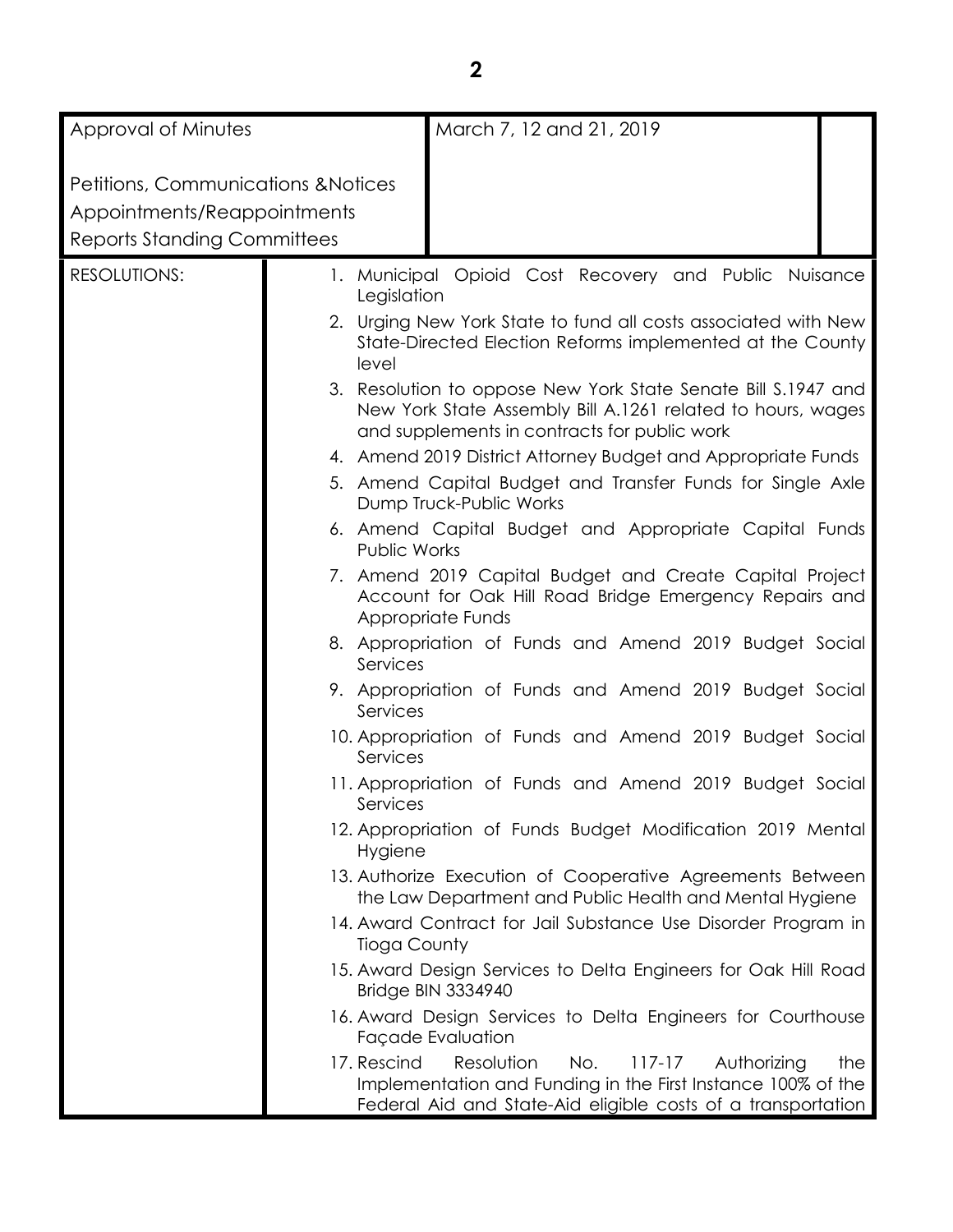| Federal-Aid project and appropriating funds                                                                                                                                                        |
|----------------------------------------------------------------------------------------------------------------------------------------------------------------------------------------------------|
| 18. Authorizing the Implementation and Funding in the First<br>Instance 100% of the Federal Aid and State-Aid eligible costs<br>of a transportation Federal-Aid project and appropriating<br>funds |
| 19. Resolution Pursuant to Section 131-B of the Highway Law<br>Dedicating Corporate Drive as a County Road                                                                                         |
| 20. Amend Employee Handbook Payroll Procedures (Formerly<br>Policy 2)                                                                                                                              |
| <b>Director</b><br>21. Authorize Appointment of Clinical Program<br>Department of Mental Hygiene                                                                                                   |
| 22. Authorize Appointment of Voting Machine Technician for<br><b>Board of Elections</b>                                                                                                            |
| 23. Authorize Appointment of Communications and e-Services<br>Coordinator Public Health Department                                                                                                 |
| 24. Create and Fill Highway Worker (Seasonal) Position Public<br>Works                                                                                                                             |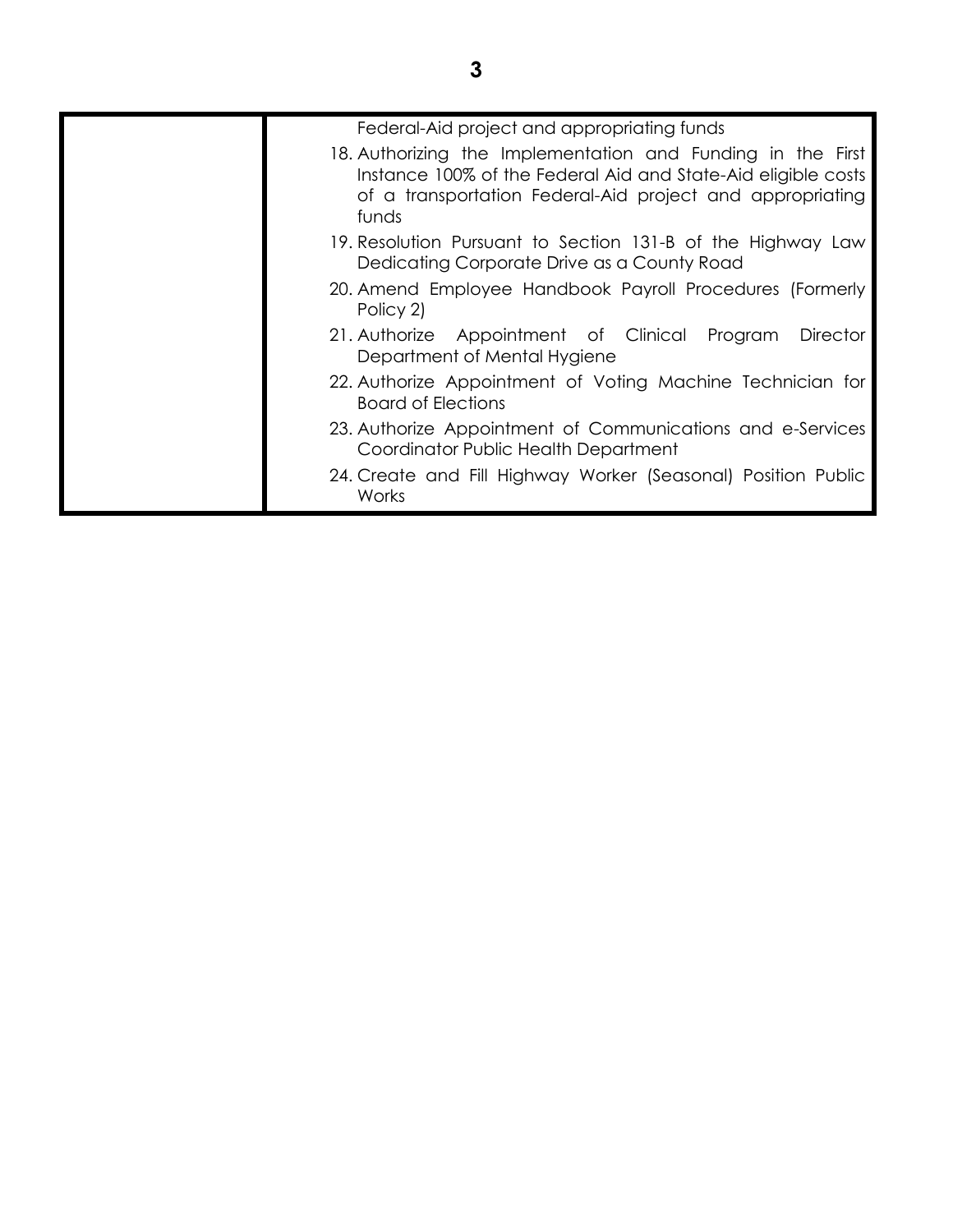| REFERRED TO: | ECONOMIC DEVELOPMENT & PLANNING |
|--------------|---------------------------------|
|              | COMMITTEE                       |

| RESOLUTION NO. -19 | RESOLUTION RECOGNIZING            |
|--------------------|-----------------------------------|
|                    | TERESA SARACENO'S 20 YEARS OF     |
|                    | DEDICATED SERVICE TO TIOGA COUNTY |

WHEREAS: Teresa Saraceno began her career as an Economic Development Specialist and Administrator of the Empire Zone on April 19, 1999 and was appointed Deputy Director of Economic Development on August 7, 2015; and

WHEREAS: Teresa has been extremely dedicated and loyal in the performance of her duties and responsibilities during the past 20 years. She has earned the respect of her colleagues in other county agencies, and those citizens she professionally interacts with throughout Tioga County; and

WHEREAS: Teresa was instrumental as Deputy Director of Economic Development in bringing new businesses and expanding existing businesses in Tioga County. She assisted with and administered many projects including Restore NY Waverly, NY Main Street Programs in Owego, Nichols and Waverly, Snowmobile Grant, Empire Zone, NY Main Street Parkview, Rural Area Revitalization Program Waverly; she acted as the liaison with Binghamton University and SUNY Broome, she established and facilitated numerous façade improvement and paint program projects, provided small business start-up and expansion assistance, assisted many businesses with Consolidated Funding Applications for Empire State Development Capital funds, assisted with a business visitation program, assisted with the creation and launch of TEAM Tioga, assisted with the Village of Owego Downtown Revitalization Initiative application and planning, and most notably is responsible for the creation, funding and oversight of the Tioga County Property Development Corporation (land bank); and

WHEREAS: Teresa has served on many vital boards representing Tioga County such as the Southern Tier East Regional Planning and Development Board, Entrepreneurial Assistance Program Committee, Empire Zone Board, and has been appointed the Executive Director of the Tioga County Property Development Corporation Board; and

WHEREAS: Teresa will be retiring on April 27, 2019; therefore be it

RESOLVED: That the Tioga County Legislature, on its own behalf, as well as on behalf of the citizens of Tioga County, express sincere gratitude to Teresa Saraceno for her 20 years of dedicated and loyal service to the residents of Tioga County; and be it further

RESOLVED: That this resolution be spread upon the minutes of this meeting and a certified copy be presented to this outstanding employee, Teresa Saraceno.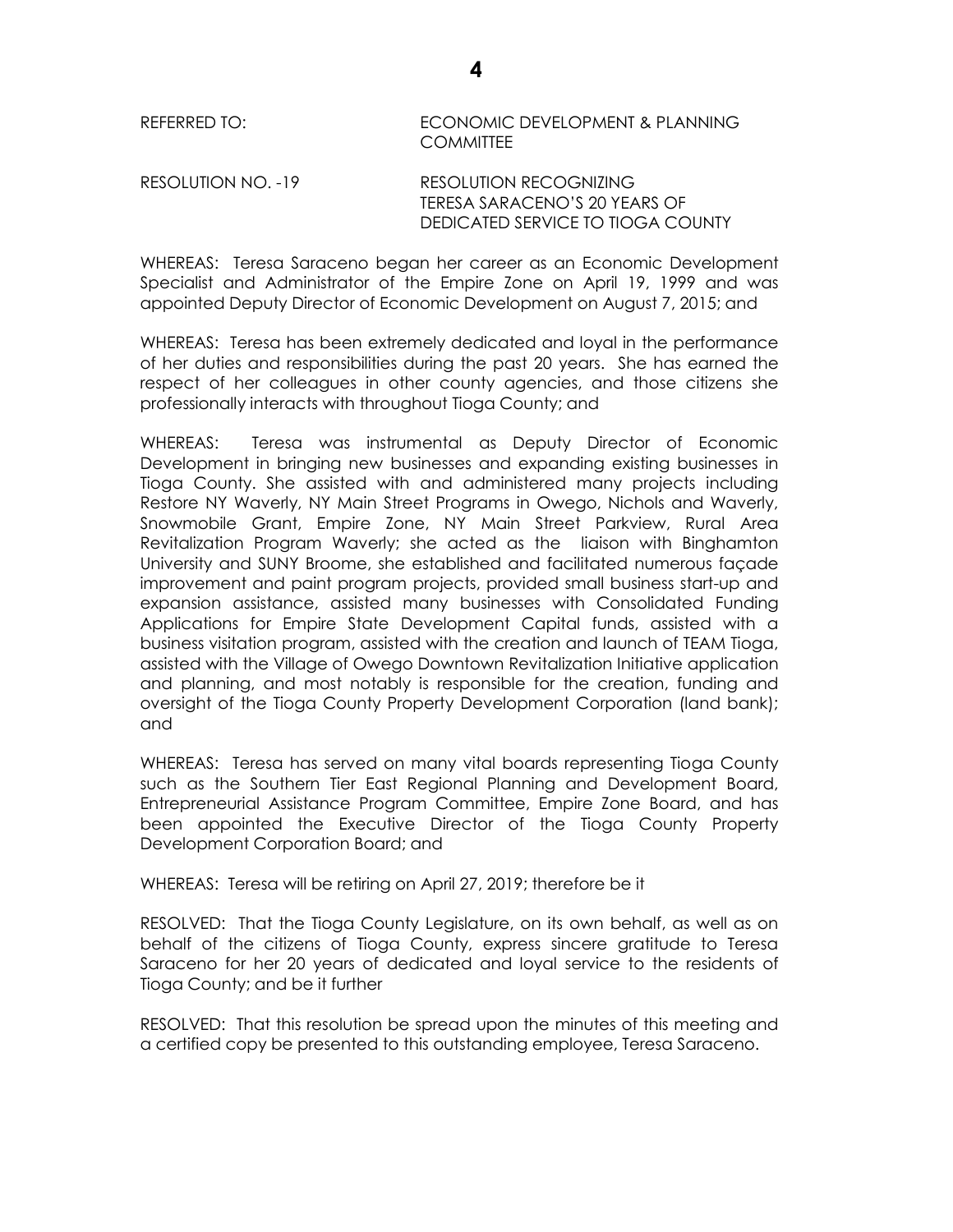#### **STATE OF NEW YORK Tioga County Donate Life Month Proclamation**

WHEREAS: Through our membership with NYSAC, New York State Association of Counties and NYSACC, New York State Association of County Clerks, New York Counties have come together to collectively support April as Donate Life Month; and

WHEREAS: This observance pays tribute to organ and tissue donors and their families whose meaningful decision enables others to receive life-saving organs or tissue, whereby a transplant not only improves the quality of life for the recipient, but in many cases can save a life; and

WHEREAS: A single individual's donation of organs can save up to 8 lives while a donation of tissue can improve the lives of up to 75 others; and

WHEREAS: There are approximately 9,500 men, women and children waiting for an organ transplant in New York State which represents the third highest need in the nation, and there are approximately 400 New Yorkers that die every year while waiting for an organ transplant; and

WHEREAS: Only 35% of New York State residents are currently signed up to be organ, eye and tissue donors, and there are also tens of thousands persons nationwide in need of bone, corneal or other tissue transplant, with names added to the waiting list each day; and

WHEREAS: A new online New York State Donate Life Registry, located at [www.donatelife.ny.gov,](http://www.donatelife.ny.gov/) launched in October 2017 ensuring that New Yorkers can quickly and easily communicate their consent to give the gift of life and become organ and tissue donors; and

WHEREAS: Legislation which took effect in February 2017 has allowed more than 55,000 sixteen- and seventeen-year-olds to enroll in the New York State Donate Life Registry; and

WHEREAS: New Yorkers can help save another's life by joining the New York State Donate Life Registry and enrolling when they apply for, or renew, their New York State driver's license, or non-driver's license identification card, or on voter registration forms; and

WHEREAS: New York State counties are joining organ and tissue donation advocacy organizations to raise awareness of the need for organ and tissue donation and to provide residents with opportunities to join the New York State Donate Life Registry; now therefore

THE TIOGA COUNTY LEGISLATURE does hereby proclaim April 2019 as

#### **DONATE LIFE MONTH** in Tioga County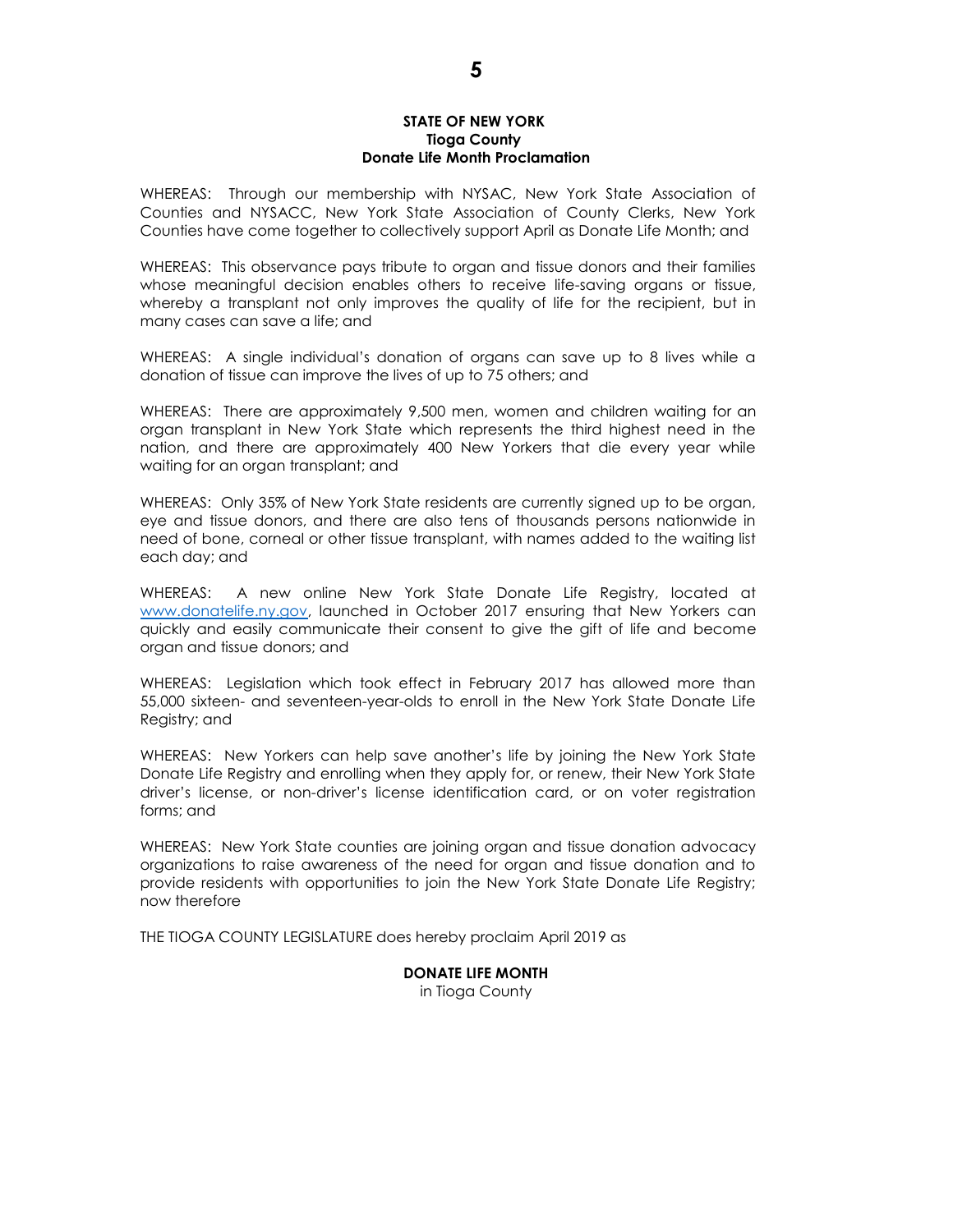# **CHILD ABUSE PREVENTION MONTH PROCLAMATION**

WHEREAS: The Tioga County Department of Social Services received 1,111 reports of alleged abuse/neglect involving 2,452 children in 2018; and

WHEREAS: Child abuse is a community problem and finding solutions depends on the involvement among people throughout the community; and

WHEREAS: The effects of child abuse are felt by whole communities, and need to be addressed by the entire community; and

WHEREAS: Effective child abuse prevention programs succeed because of partnerships created among social service agencies, schools, religious and civic organizations, law enforcement agencies, and the business community; and

WHEREAS: Programs like Cornell Cooperative Extension, Lourdes PACT, Catholic Charities, Hillside's Regional Permanency Center, and Finger Lakes Parenting Network offer support and educational services to families so families can help their child achieve his/her full potential within the community; and

WHEREAS: All citizens should become more aware of the negative effects of child abuse and prevention activities within the community, and become involved in supporting parents and families so that children can live in safe, nurturing homes; now therefore

THE TIOGA COUNTY LEGISLATURE, does hereby proclaim April 2019 as

## **CHILD ABUSE PREVENTION MONTH**

in Tioga County and call upon all citizens, community agencies, religious organizations, medical facilities, and businesses to increase their participation in our efforts to ensure that all children are raised in safe, nurturing families, thereby strengthening the communities in which we live.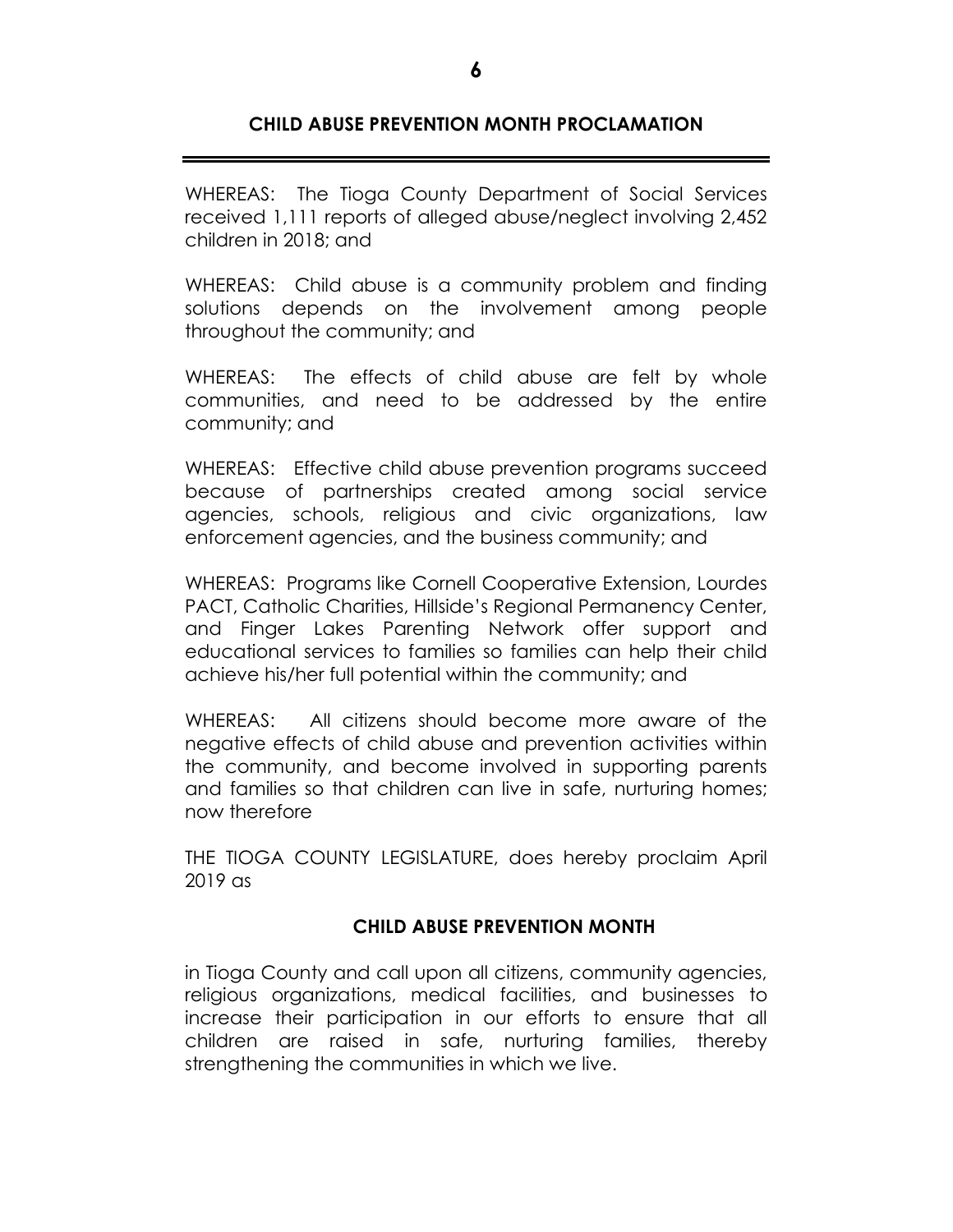| REFERRED TO:       | HEALTH AND HUMAN SERVICES COMMITTEE<br>LEGAL COMMITTEE |  |
|--------------------|--------------------------------------------------------|--|
| RESOLUTION NO. -19 | MUNICIPAL OPIOID COST RECOVERY AND                     |  |

PUBLIC NUISANCE LEGISLATION

WHEREAS: The Tioga County Legislature recognizes that an opioid epidemic exists in Tioga County; now therefore be it

RESOLVED: That the Tioga County Legislature hereby supports the following Municipal Opioid Cost Recovery and Public Nuisance Legislation:

#### **MUNICIPAL OPIOID COST RECOVERY AND PUBLIC NUISANCE LEGISLATION**

#### I. Purpose and intent.

The opioid epidemic is sweeping the country. Indeed, addiction to and abuse of opioids is one of the greatest challenges facing Tioga County. A cause of this increasing crisis is the overabundance of prescription opioids. Vast amounts of prescription opioids were sold, distributed, and prescribed in the County over the past several years, a practice that continues today. The selling, distributing, and prescribing of large amounts of opioids in our community has created a public health and safety hazard affecting the residents of the County. This crisis has devastated families, wreaked havoc on our economy, and produced a generation of narcotic dependence. As a result of the opioid epidemic, costs related to healthcare, family and social services, criminal justice, addiction and rehabilitation, and many other areas have significantly increased. Many of these costs are paid by the County.

The purpose and intent of this legislation is to allow the County to recover these costs, despite the existence of the common-law municipal cost recovery rule (a.k.a. free public services doctrine) and declare the opioid epidemic and its effects on the County a public nuisance. Specifically, the County provides services related to the opioid epidemic, which are funded by tax revenues. This statute clarifies that reimbursement may be sought for the costs of providing such services, whenever practicable, from the responsible party. To accomplish this, the County establishes this cost recovery procedure and declares the opioid epidemic and its effects on the County a public nuisance.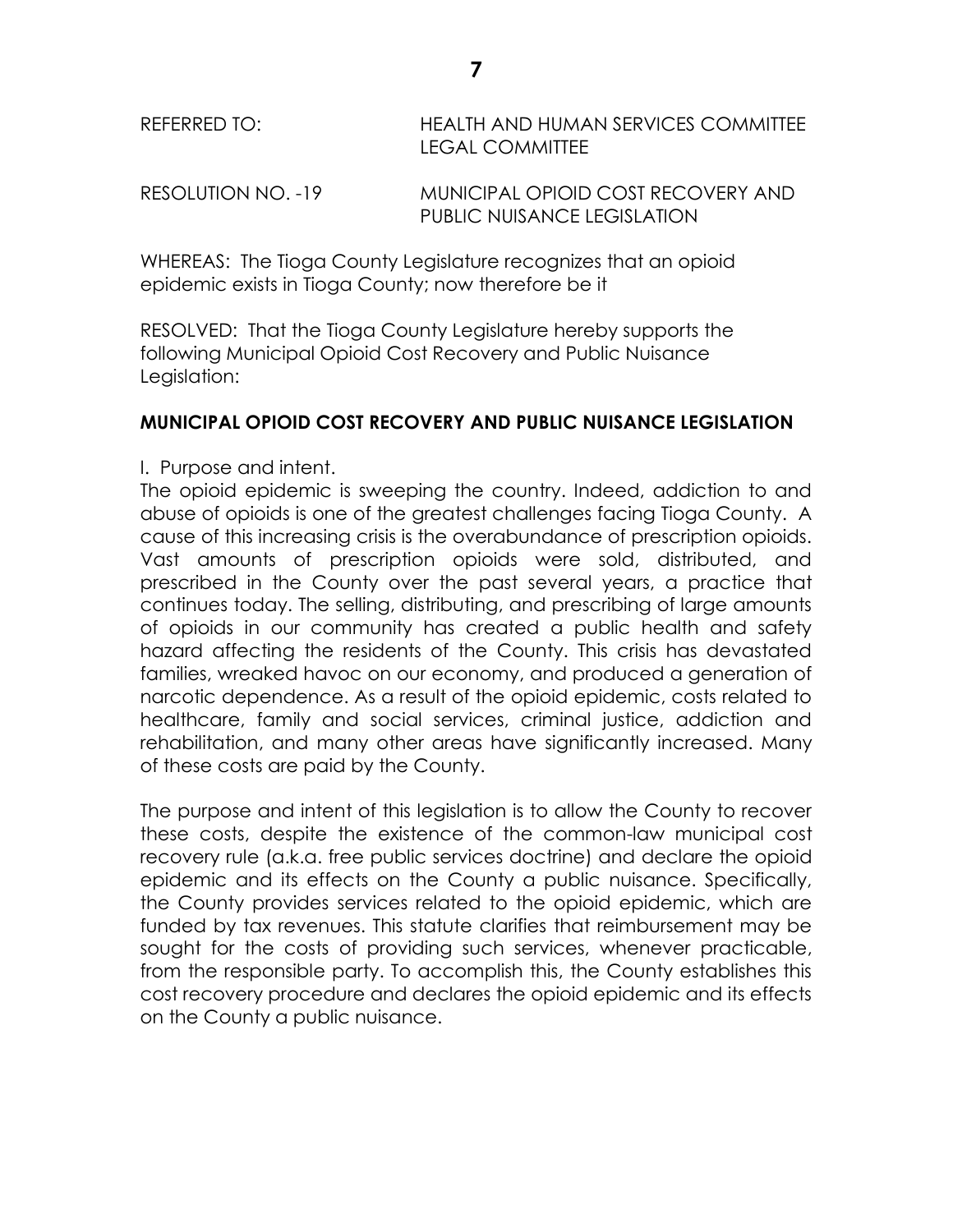II. Definitions.

"Costs" means all expenditures related to the opioid epidemic that directly or indirectly arise from the County's response to a responsible party's action or inaction.

"Responsible party" means any person or corporation whose negligent, intentional, or otherwise wrongful conduct causes the incident resulting in the County incurring costs or who is found liable or made responsible by a court for the costs incurred by the County in the form of damages, regardless of the cause of action.

III. Governmental function cost recovery.

The County may recover the costs of governmental functions related to opioids marketed, sold, manufactured, dispensed, prescribed, and/or distributed by the responsible party. If a responsible party fails to pay the costs demanded, the County may initiate and recover costs through administrative, civil, and/or criminal action against the responsible party. In that case, the County may also recover attorney's fees, interest, and any other payment or type of damages the court deems proper.

IV. Effect of criminal or civil proceedings on governmental function cost recovery.

The initiation of administrative or civil proceedings for governmental function cost recovery does not bar the criminal prosecution of a responsible party for any associated violation. Similarly, criminal prosecution does not bar civil collection of costs for the violation, giving rise to the criminal prosecution.

V. Public nuisance.

The County hereby finds and declares the following:

1) That addiction to and abuse of opioids is one of the greatest challenges facing the County;

2) A cause of this increasing crisis is the overabundance of prescription opioids. Vast amounts of prescription opioid pain pills were sold, distributed and prescribed in the County over the past several years, which practice continues today;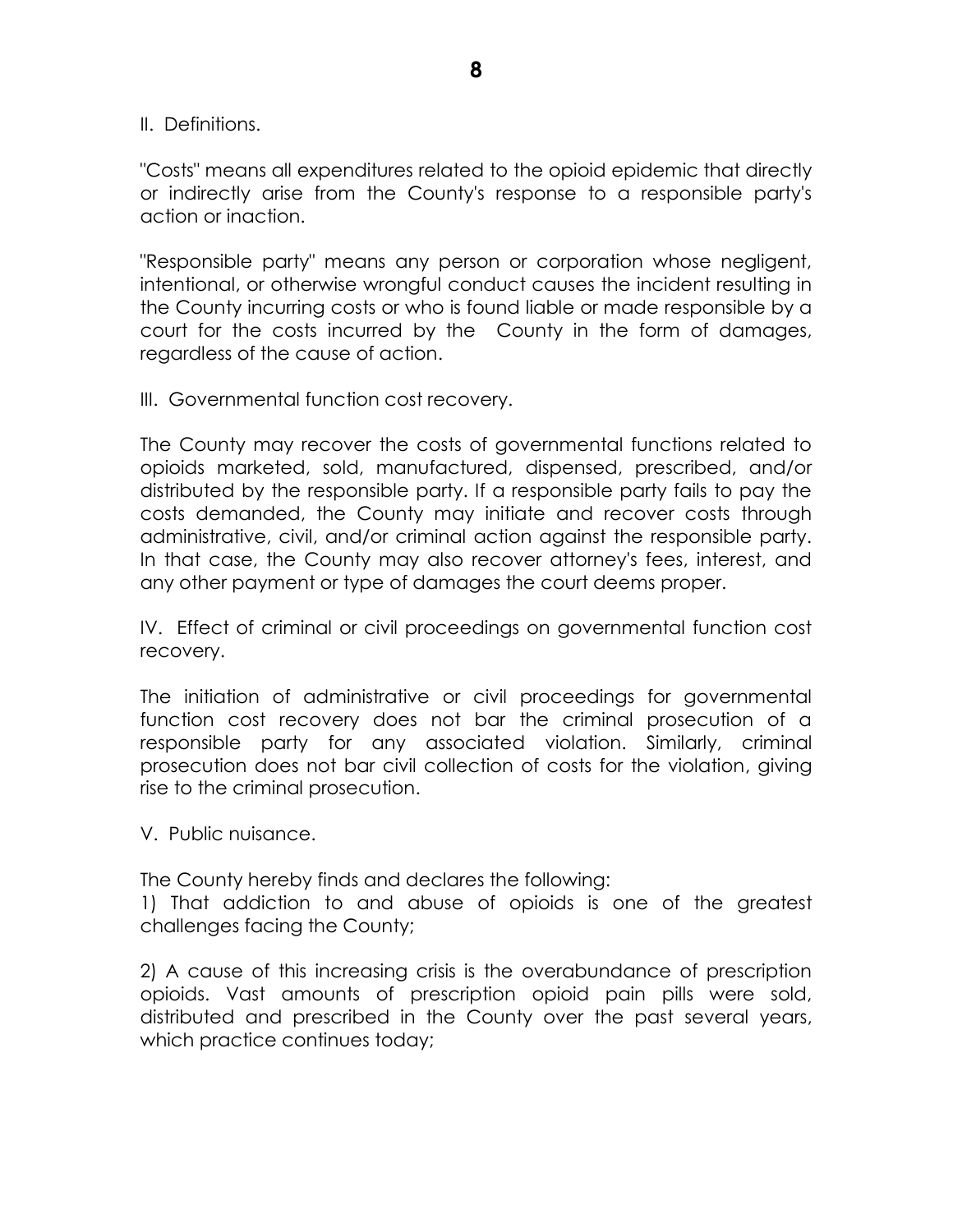3) There is evidence showing that approximately four in five heroin users began their addiction by first using and then misusing prescription pain medications containing opioids;

4) The selling, distributing, and prescribing of large amounts of opioid pain pills in the County has created a public health and safety hazard affecting the residents of the County, resulting in devastation to County families, a negative effect on the County economy, wasted public resources, and a generation of narcotic dependence;

5) That selling, distributing, and prescribing of prescription opioid pain pills is a hazard to public health and safety, which has created a public nuisance to the citizens of the County, and said nuisance remains unabated;

6) That, in addition to all other powers and duties now conferred by law upon the County, the County is authorized to enact ordinances, issue orders, and take other appropriate and necessary actions for the elimination of hazards to public health and safety and to abate or cause to be abated anything which the commission determines to be a public nuisance;

7) That manufacturers of prescription opioids and those in the chain of distribution have wrongfully abused the privilege of selling and/or providing medication to our residents and must be held accountable; and

8) That it is the duty of Tioga County to vindicate the rights of the citizens of the County and take action to abate this public nuisance.

VI. Retroactive application.

This legislation applies retroactively.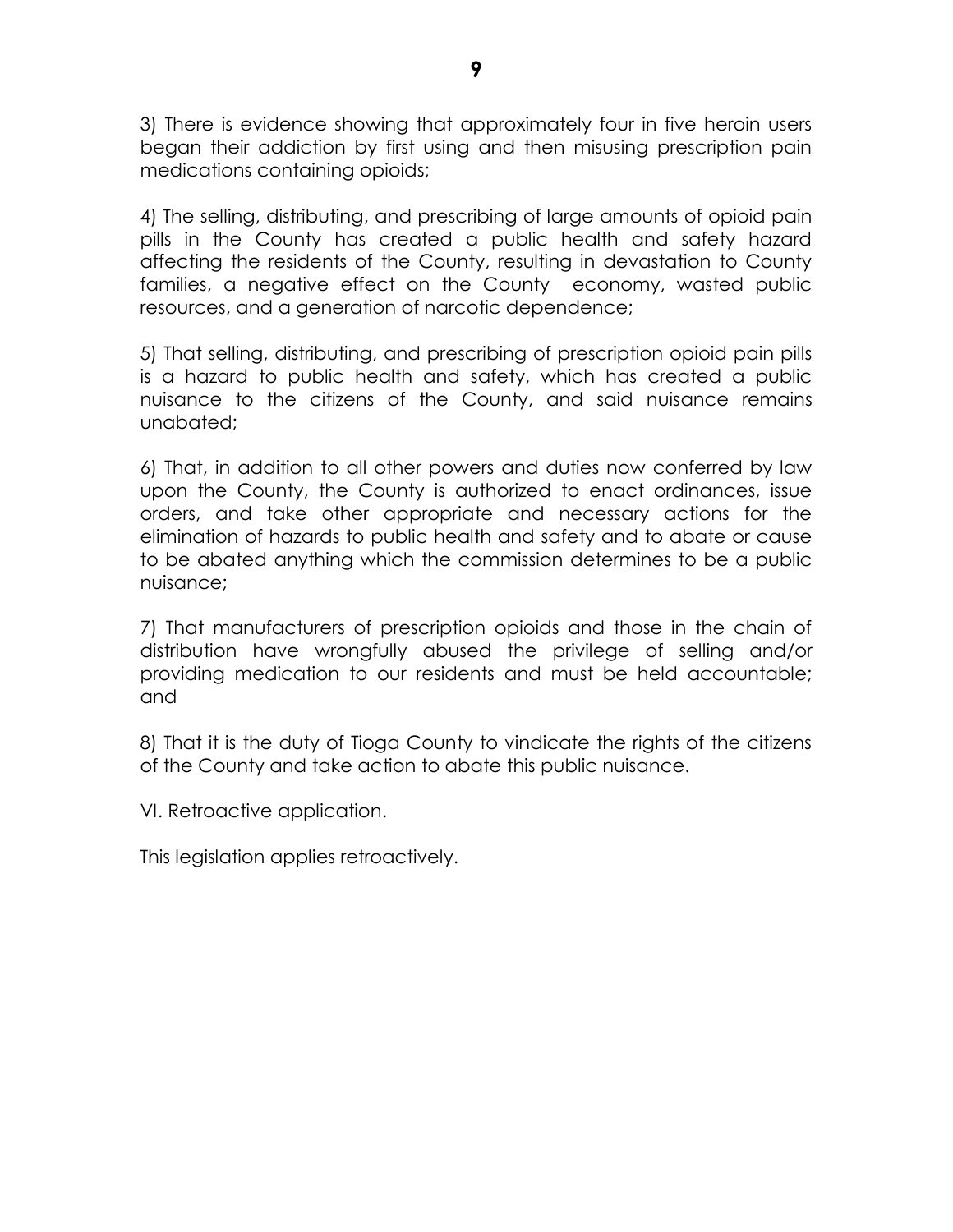REFERRED TO: ADMINISTRATIVE SERVICES COMMITTEE

RESOLUTION NO. -19 URGING NEW YORK STATE TO FUND ALL COSTS ASSOCIATED WITH NEW STATE-DIRECTED ELECTION REFORMS IMPLEMENTED AT THE COUNTY LEVEL

WHEREAS: State lawmakers have passed and the Governor has enacted a series of reforms to state election law and the voting process, including early voting, consolidating the federal and state primary dates, and voter registration transfers; and

WHEREAS: Counties, through local Boards of Elections, are responsible for managing election operations, and paying for all or most of the costs of these operations; and

WHEREAS: The State's new early voting law requires counties to open polling sites for early voting for 9 days prior to any primary or general election, starting during the 2019 general election; and

WHEREAS: Another state proposal would allow for same day voter registration, which would enable voting-age residents to register to vote and vote on Election Day; and

WHEREAS: These reforms will likely require counties to purchase and use electronic poll books, and make other investments in their election systems; therefore be it

RESOLVED: That the Tioga County Legislature calls upon Governor Andrew M. Cuomo, and the New York State Legislature to create a task force of state and local officials to determine the costs associated with implementing these voting reforms; and be it further

RESOLVED: That the state fund the costs associated with the reforms, and be it further

RESOLVED: That certified copies of this resolution be sent by the Clerk of this Legislature to Governor Andrew Cuomo, Senate Majority Leader Andrea Stewart-Cousins, Assembly Speaker Carl Heastie, Assembly Minority Leader Brian Kolb, Senator Fred Akshar and Assemblyman Christopher Friend.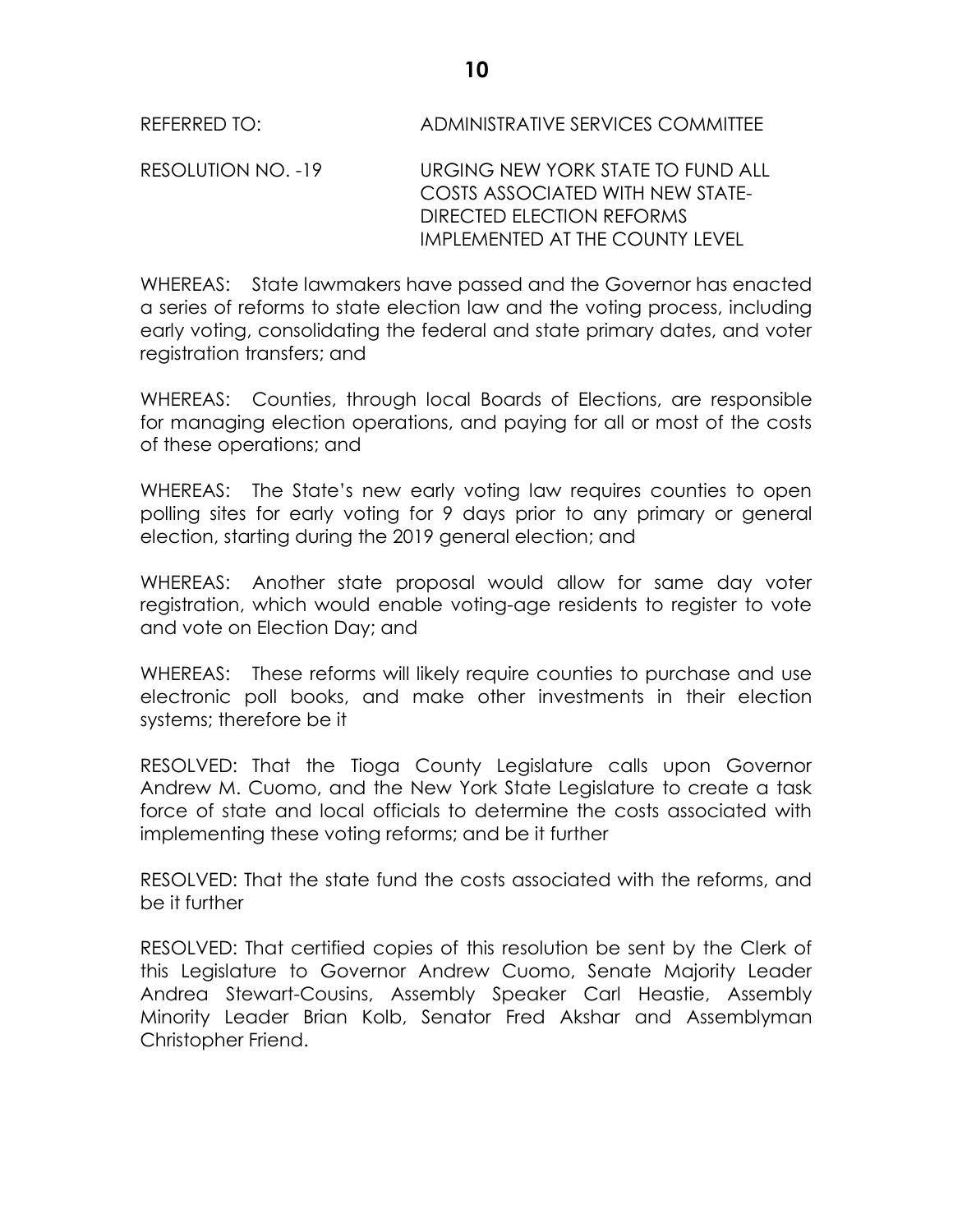#### REFERRED TO: ED&P COMMITTEE

RESOLUTION NO -19 RESOLUTION TO OPPOSE NEW YORK STATE SENATE BILL S.1947 AND NEW YORK STATE ASSEMBLY BILL A.1261 RELATED TO HOURS, WAGES AND SUPPLEMENTS IN CONTRACTS FOR PUBLIC WORK

WHEREAS: Legislation has been introduced in both the New York State Senate and Assembly related to hours, wages and supplements in contracts for public work; and

WHEREAS: These Bills would expand the scope and definition of activities under the term Public Work to include most future construction projects that are financed with any amount of public funding; and

WHEREAS: These Bills would require contractors and material suppliers to pay prevailing wages and benefits to all workers and deliveries on projects receiving any state money, including those that receive tax breaks from industrial development agencies; and

WHEREAS: This legislation, if adopted or included as a budget mandate, will result in significant cost increases for all affected projects and a negative effect on economic development throughout the State; therefore be it

RESOLVED: That the Tioga County Legislature opposes Senate Bill S.1947 and Assembly Bill A.1261 or the inclusion of any language as part of the 2019-2020 New York State budget; and be it further

RESOLVED: That copies of this resolution be sent to the counties of New York State encouraging member counties to enact similar resolutions; and be it further

RESOLVED: That the Clerk of the Legislature shall forward copies of this resolution to Governor Andrew M. Cuomo, the NYS Legislature and all others deemed necessary and proper.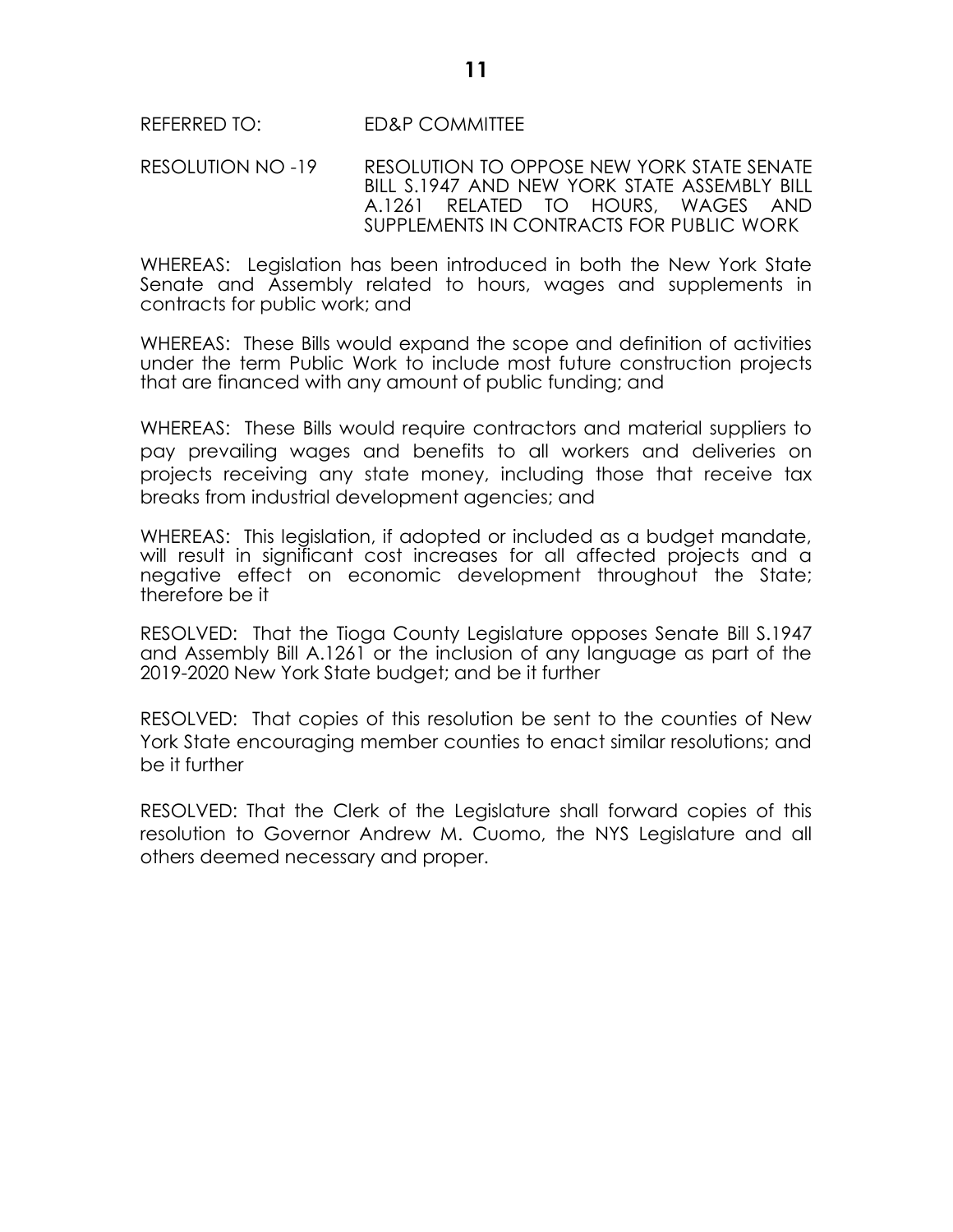#### REFERRED TO: FINANCE COMMITTEE

### RESOLUTION NO. -19 AMEND 2019 DISTRICT ATTORNEY BUDGET AND APPROPRIATE FUNDS

WHEREAS: Per Resolution 114-19 a Part Time Investigator position was created in the District Attorney Office with the County Legislature support and approval; and

WHEREAS: The Non Union Investigator Position was approved at an hourly rate of \$34.00 per hour up to 29 hours per week for an annual salary of \$51,272.00 plus employee benefits; and

WHEREAS: Legislative approval is needed to amend the District Attorney's Budget and appropriate funds; therefore be it

RESOLVED: That the District Attorney's 2019 budget be modified and funds be appropriated as follows:

| A1165 510020 | District Attorney - Part Time Salary                  |              | \$37,468.00 |
|--------------|-------------------------------------------------------|--------------|-------------|
| A1165 583088 | District Attorney – FICA (SS and Medicare) \$2,867.00 |              |             |
| A1165 584088 | District Attorney - Worker's Comp                     |              | \$1,380.00  |
|              | A1165 588988 District Attorney - EAP                  | <sup>S</sup> | 14.60       |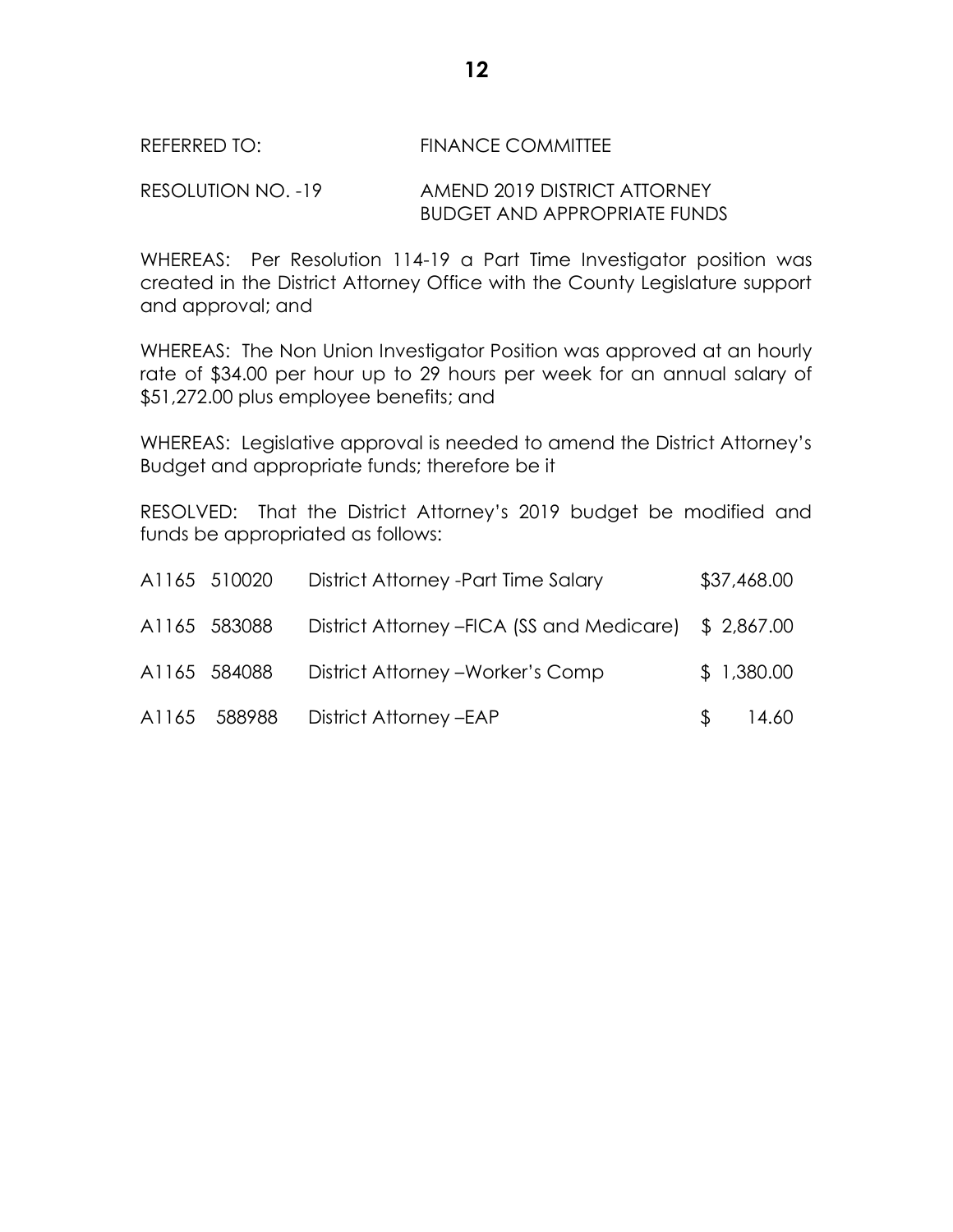REFERRED TO: PUBLIC WORKS COMMITTEE FINANCE COMMITTEE

RESOLUTION NO. -19 AMEND CAPITAL BUDGET AND TRANSFER FUNDS FOR SINGLE AXLE DUMP TRUCK – PUBLIC WORKS

WHEREAS: The Commissioner of Public Works has budgeted for the purchase of a single axle dump truck for 2019 from the Capital Reserve Account H387807 for \$100,000.00 ; and

WHEREAS: The Commissioner of Public Works received proposals for the purchase of the single axle dump truck which came in higher than anticipated; and

WHEREAS: Cost savings were achieved in other Capital Reserve Budget lines and legislative approval is needed to authorize all Capital Reserve expenses; and

WHEREAS: Legislative approval is needed to amend 2019 Capital Budget and transfer funds'; therefore be it

RESOLVED: That the Tioga County Legislature authorize the following transfer of funds and amend the Capital Budget:

|     | From: H5130.521908 | Tandem Dump Truck | \$20,000.00 |
|-----|--------------------|-------------------|-------------|
|     | H5130.521907       | Equipment Trailer | \$7,600.00  |
| To: | H5130.520935       | Dump Truck        | \$27,600.00 |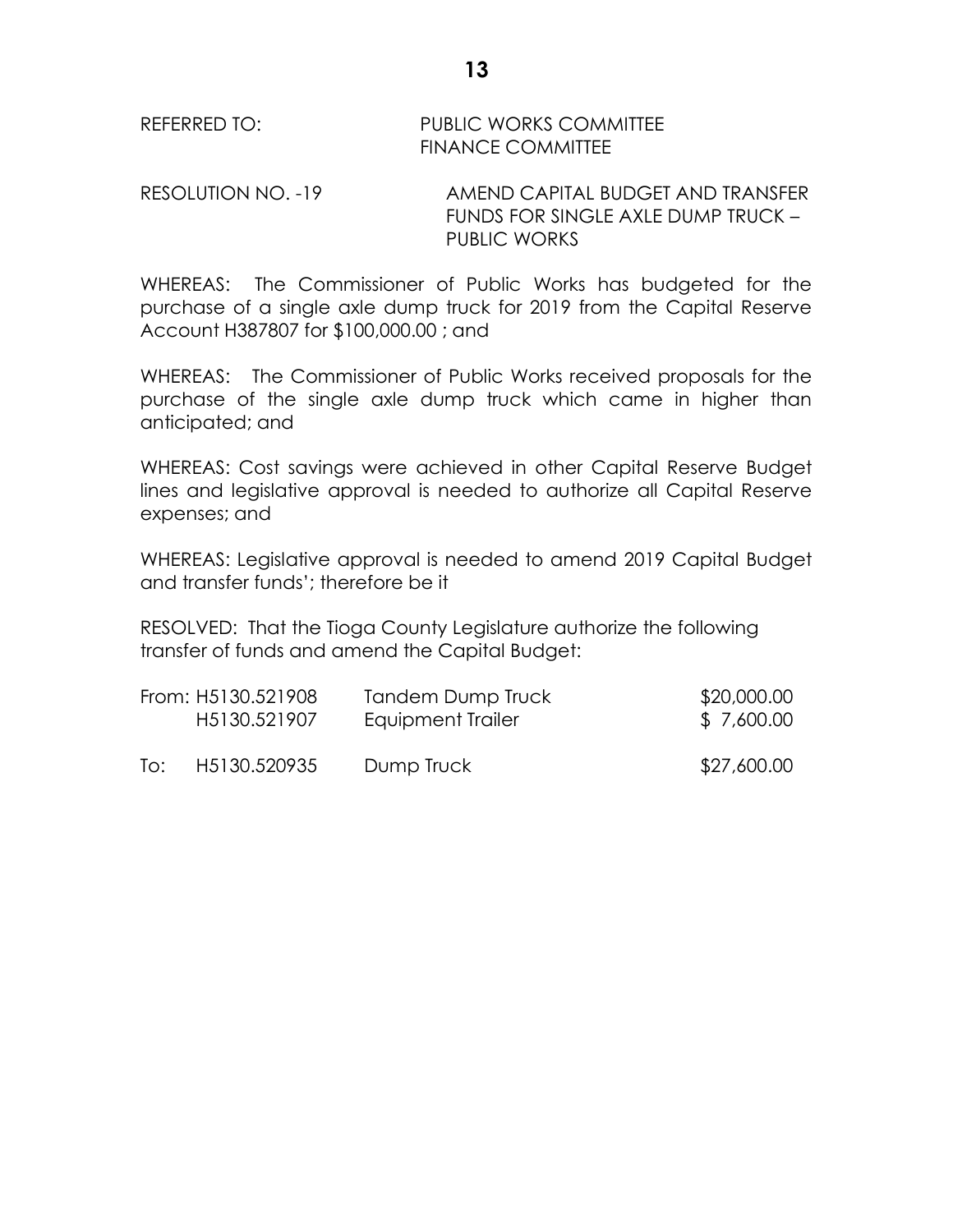| REFERRED TO: | <b>PUBLIC WORKS COMMITTEE</b> |
|--------------|-------------------------------|
|              | <b>FINANCE COMMITTEE</b>      |

RESOLUTION NO. -19 AMEND CAPITAL BUDGET AND APPROPRIATE CAPITAL FUNDS PUBLIC WORKS

WHEREAS: Tioga County was granted a culvert project through BRIDGE NY 2016, West River Drive over Walker Creek, funding for the original project was estimated to cost \$200,000 for construction and \$25,000 for Construction Inspection, for a total reimbursement cost from NYSDOT of \$225,000; and

WHEREAS: During final design and bidding of said project the updated cost of construction has been revised to not exceed \$375,000 with Construction Inspection cost remaining the same of \$25,000; and

WHEREAS: There is no additional funding available from NYSDOT to cover the unanticipated additional cost of construction and \$175,000 is local share; and

WHEREAS: Budget Amendments and Appropriation of Funds require Legislative approval; therefore be it

RESOLVED: That capital funds be appropriated from fund balance and the 2019 budget be amended as follows:

From: H390900 Capital Fund Balance \$175,000

To: H5110 540001 H1709 West River Drive Over Walker Creek \$175,000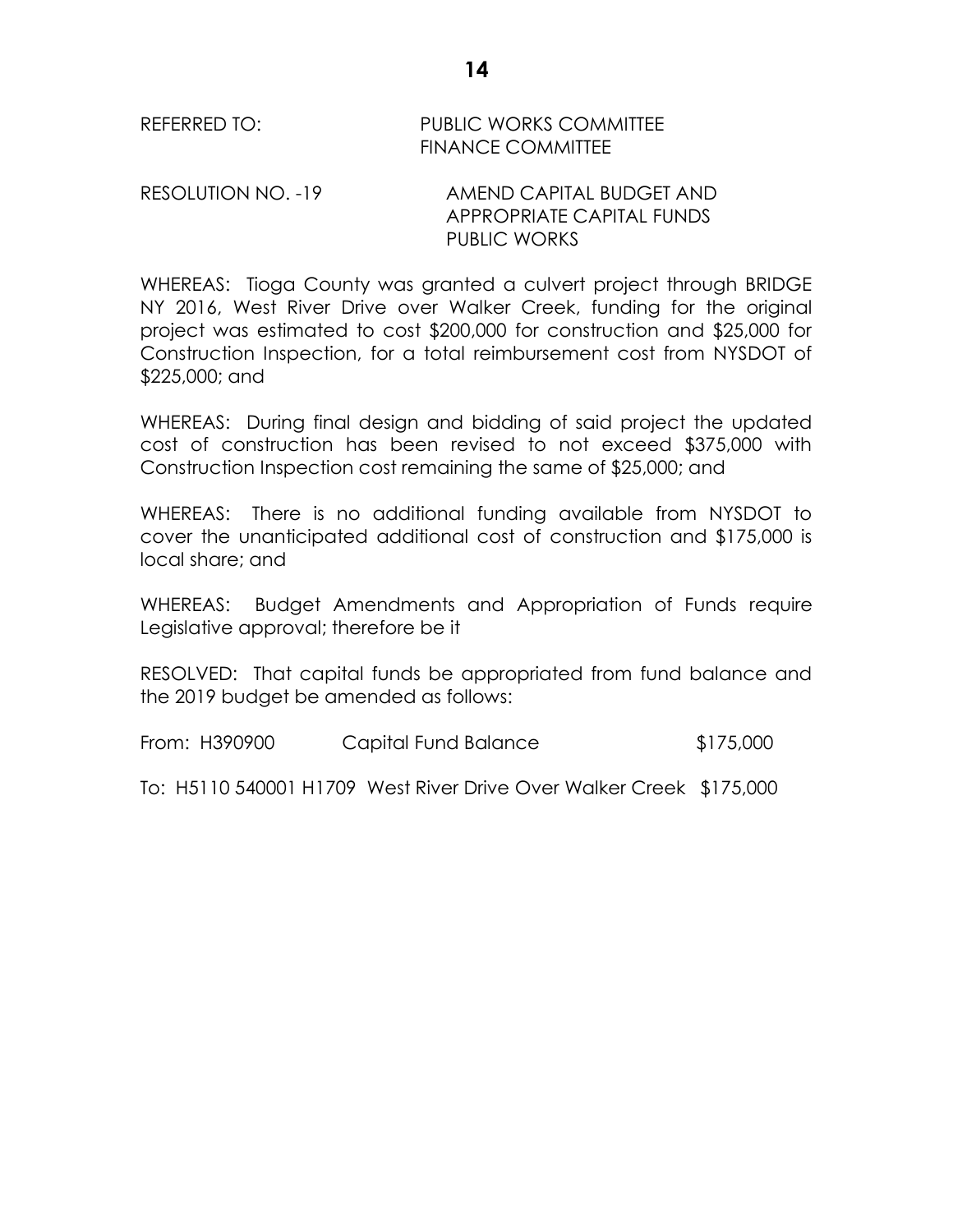REFERRED TO: PUBLIC WORKS COMMITTEE FINANCE COMMITTEE

RESOLUTION NO. -19 AMEND 2019 CAPITAL BUDGET, AND CREATE CAPITAL PROJECT ACCOUNT FOR OAK HILL ROAD BRIDGE EMERGENCY REPAIRS AND APPROPRIATE FUNDS

WHEREAS: An inspection of the Oak Hill Road Bridge (BIN 3334940) revealed significant scour under the southeast wingwall that needs to be repaired; and

WHEREAS: Due to this being an unforeseen issue the Department of Public Works did not budget for this repair which is estimated to cost \$300,000; and

WHEREAS: There are monies available in the Capital Fund and Legislative approval is needed to appropriate Capital Funds and amend 2019 budget; and

WHEREAS: There may be residual funds available in the Capital Bond Reserve to cover some costs and Legislative approval is needed to authorize Capital Reserve expenses; therefore be it

RESOLVED: That the Tioga County Legislature authorize use of residual Bond Reserve Funds, Appropriate Funds from the Capital Fund Balance and amend the 2019 Capital Budget as follows:

From: H 390900 Capital Fund Balance \$300,000.00 To: H5110 540002 H1906 Oak Hill Road Bridge- Emergency Repairs \$300,000.00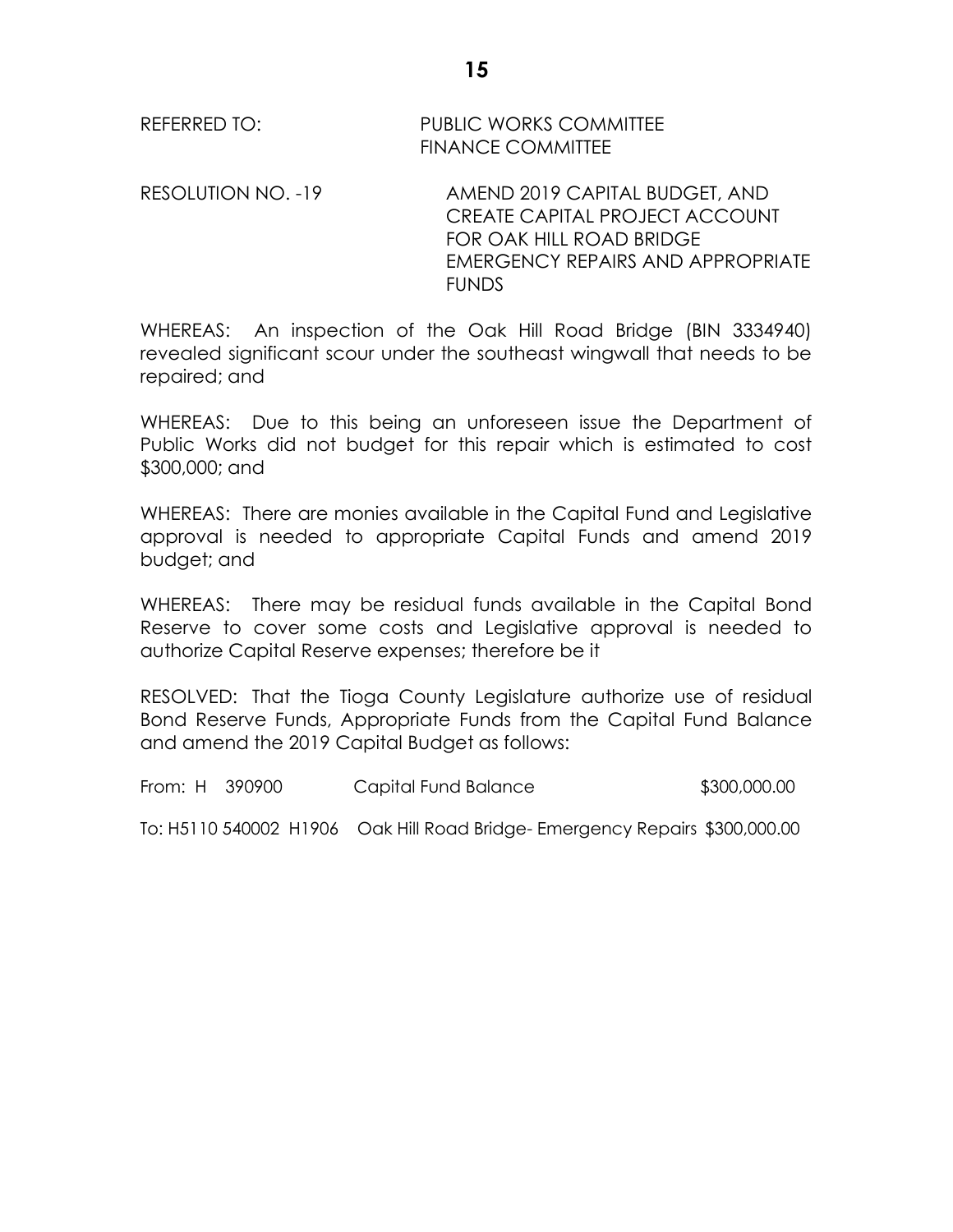| REFERRED TO:       | HEALTH & HUMAN SERVICES<br><b>FINANCE COMMITTEE</b> |  |
|--------------------|-----------------------------------------------------|--|
| RESOLUTION NO. -19 | APPROPRIATION OF FUNDS AND AMEND<br>2019 BUDGET     |  |

WHEREAS: Funding to support the development of the Homeless Service Plan has been awarded to Tioga County Department of Social Services from the Office of Temporary and Disability Assistance; and

SOCIAL SERVICES

WHEREAS: Appropriation of funds and budget modification requires legislative approval: therefore be it

RESOLVED: That funding be appropriated and the 2019 Budget be amended as follows:

|  | From: A 6010.436100 State Aid-Social Services Admin | \$4,500 |
|--|-----------------------------------------------------|---------|
|--|-----------------------------------------------------|---------|

To: A 6010.540487 Program Expense \$ 4,500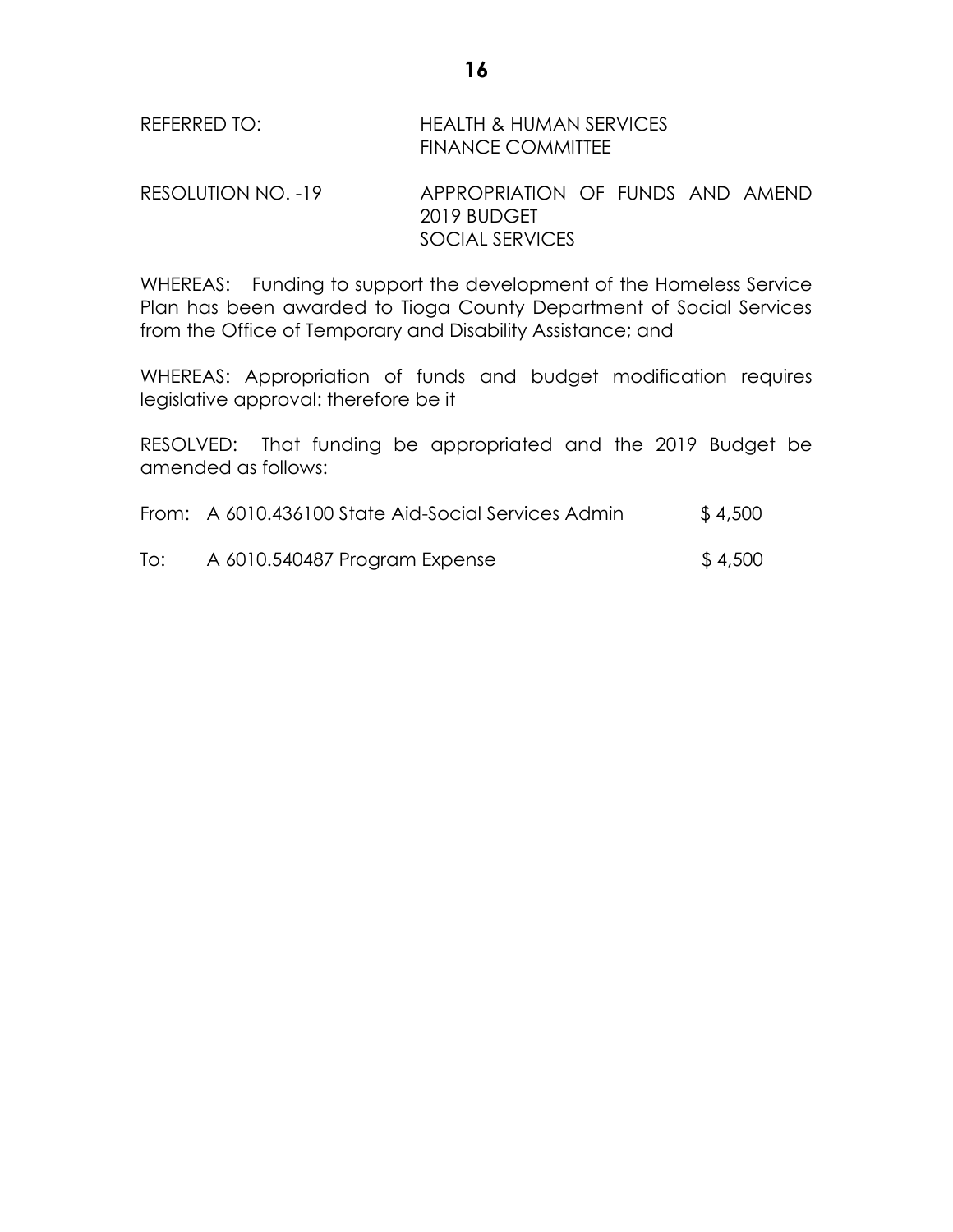| REFERRED TO: | <b>HEALTH &amp; HUMAN SERVICES</b> |
|--------------|------------------------------------|
|              | <b>FINANCE COMMITTEE</b>           |

RESOLUTION NO. -19 APPROPRIATION OF FUNDS AND AMEND 2019 BUDGET SOCIAL SERVICES

WHEREAS: SNAP Bonus Award funds have been awarded to Tioga County Department of Social Services from the Office of Temporary and Disability Assistance; and

WHEREAS: Tioga County's plan for the use of these funds has been approved by the Office of Temporary and Disability Assistance; and

WHEREAS: Appropriation of funds and budget modifications require legislative approval: therefore be it

RESOLVED: That funding be appropriated and the 2019 budget be amended as follows:

|     | From: A 6010.436100 State Aid-Social Services Admin<br>A 6010.446110 Federal Aid-Food Stamp Program | \$7,000<br>\$7,000 |
|-----|-----------------------------------------------------------------------------------------------------|--------------------|
| To: | A 6010.510030 Overtime/Other<br>A 6010.540487 Program Expense                                       | \$5,000<br>\$9,000 |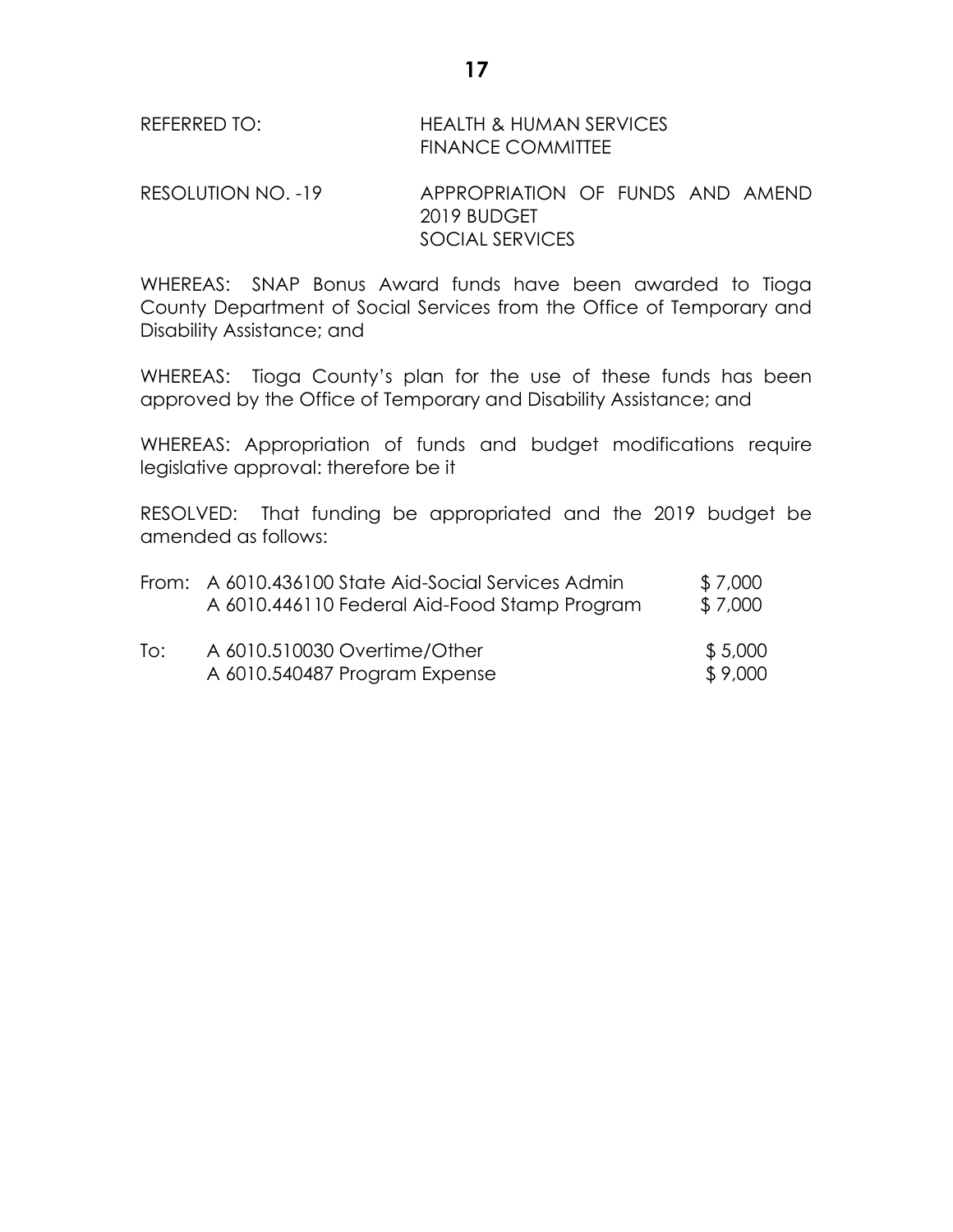| REFERRED TO: | HEALTH & HUMAN SERVICES COMMITTEE |
|--------------|-----------------------------------|
|              | <b>FINANCE COMMITTEE</b>          |

# RESOLUTION NO. -19 APPROPRIATION OF FUNDS AND AMEND 2019 BUDGET SOCIAL SERVICES

WHEREAS: Additional Safe Harbor NY funding has been awarded to Tioga County Department of Social Services from the Office of Children and Family Services to raise awareness about sexually exploited youth; and

WHEREAS: Appropriation of funds and budget modifications require Legislative approval; therefore be it

RESOLVED: That funding be appropriated and the 2019 budget be amended as follows:

| From: A6010.436100 State Aid: Administration | \$3,350 |
|----------------------------------------------|---------|
|                                              |         |

To: A6010.540487 Program Expense **\$3,350**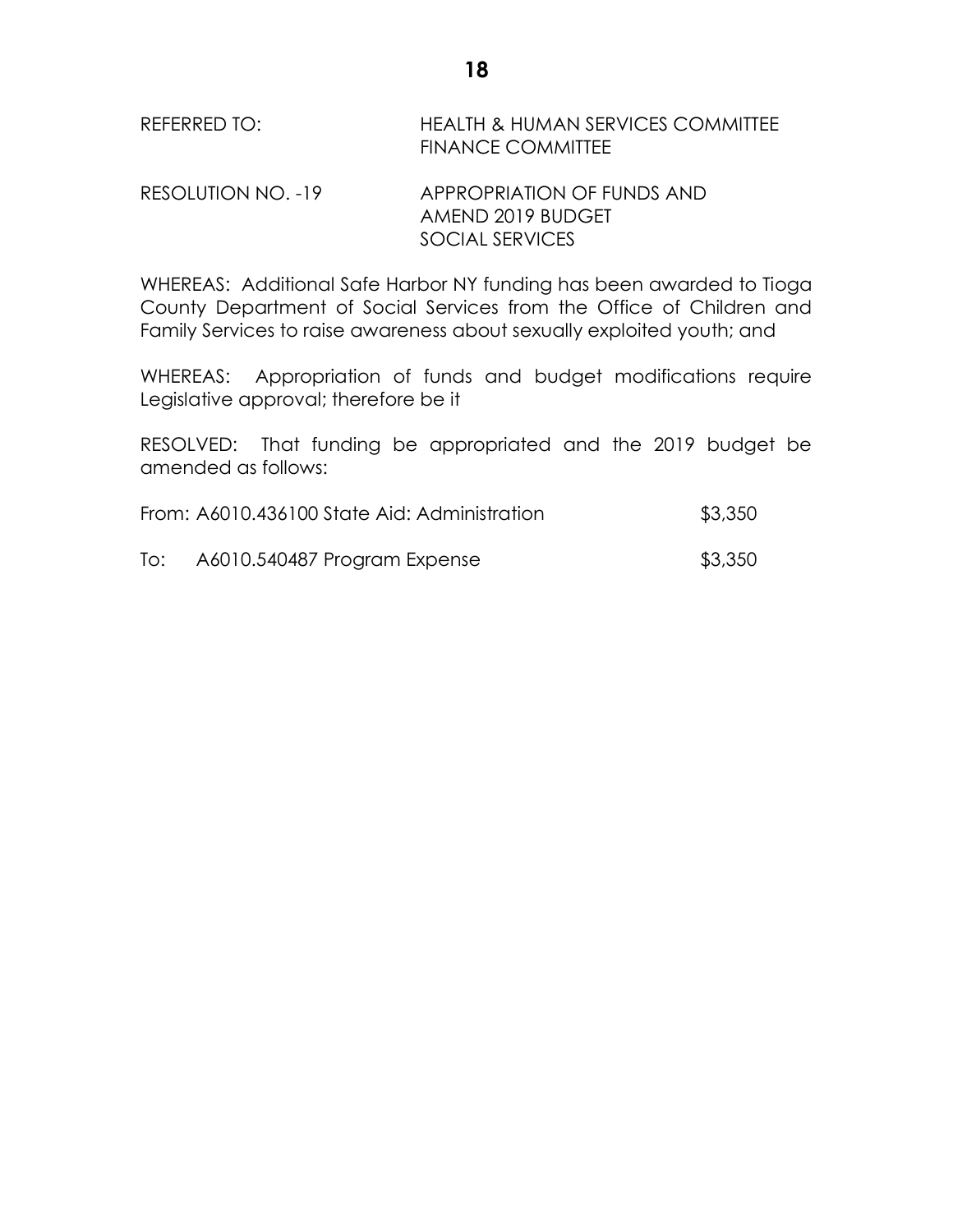| REFERRED TO: | <b>HEALTH &amp; HUMAN SERVICES COMMITTEE</b> |
|--------------|----------------------------------------------|
|              | <b>FINANCE COMMITTEE</b>                     |

# RESOLUTION NO. -19 APPROPRIATION OF FUNDS AND AMEND 2019 BUDGET SOCIAL SERVICES

WHEREAS: Additional funding has been awarded to Tioga County Department of Social Services from the Office of Children and Family Services to provide families with access to short term or one-time goods and/or services to meet their needs to help keep their children safe and to reduce the likelihood of child abuse and neglect; and

WHEREAS: Appropriation of funds and budget modification require Legislative approval; therefore be it

RESOLVED: That funding be appropriated and the 2019 budget be amended as follows:

| From: A6010.446100 Federal Aid: Administration | \$4,762                      |         |
|------------------------------------------------|------------------------------|---------|
| To:                                            | A6010.540487 Program Expense | \$4,762 |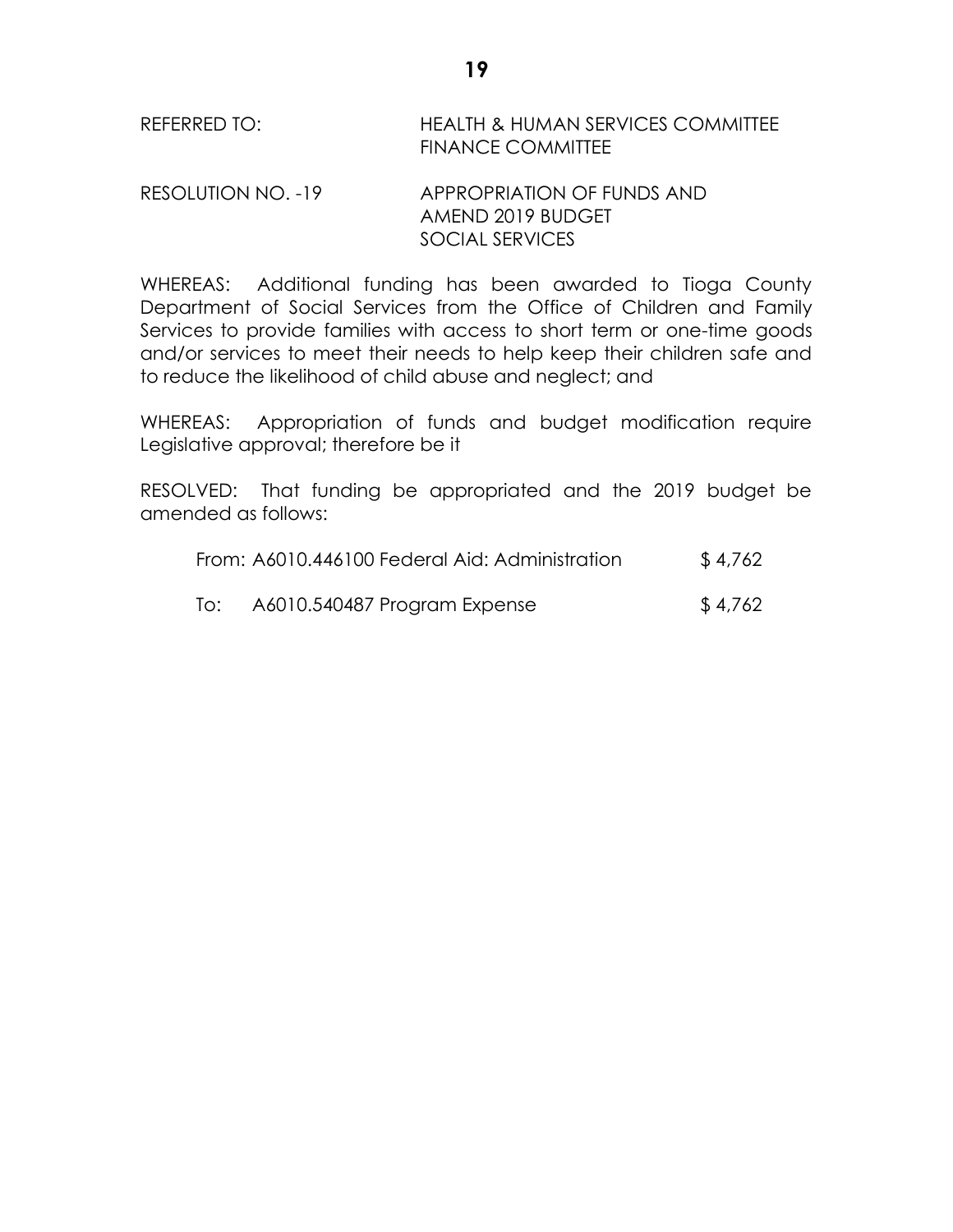### RESOLUTION NO. -19 APPROPRIATION OF FUNDS BUDGET MODIFICATION 2019 MENTAL HYGIENE

WHEREAS: Tioga County Mental Hygiene (TCMH) has been allocated additional pass through state aid funding for the purpose of Substance Use Disorder Jail Funding; and

WHEREAS: TCMH has contracted with Council On Alcohol And Substance Abuse Of Livingston County, d.b.a, Trinity to provide these services to Tioga County residents; and

WHEREAS: This funding is designated for specific program deliverables; and

WHEREAS: TCMH will incur no local share increase, yet this will require an appropriation of funds into the proper account codes; and

WHEREAS: Appropriation of funds requires Legislative approval; therefore be it

RESOLVED: That funding be appropriated and 2019 budget modified as follows:

|     | From: A4211 434861 | State Aid – Council | \$60,000.00 |
|-----|--------------------|---------------------|-------------|
| To: | A4211 540595       | Services Rendered   | \$60,000.00 |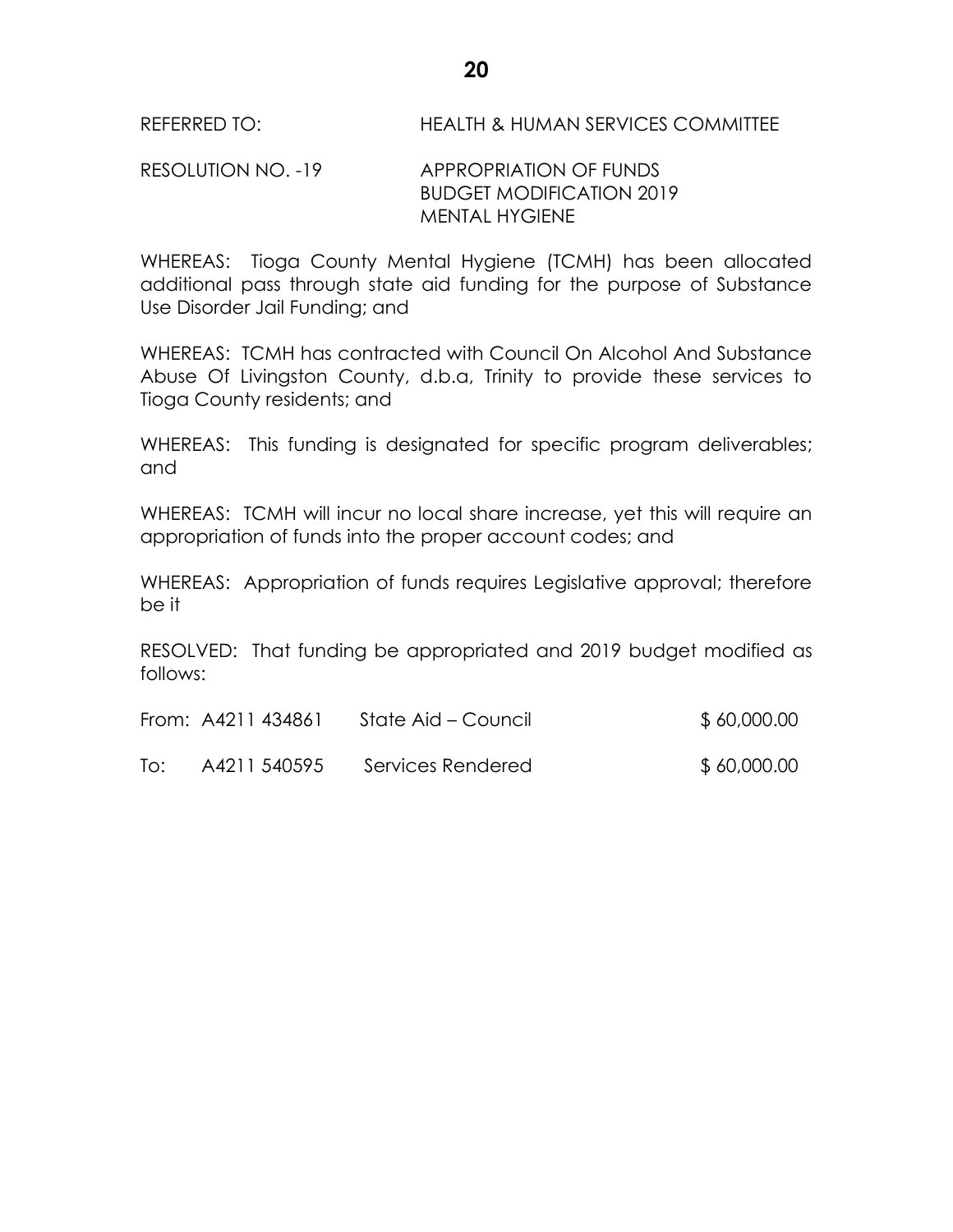REFERRED TO: LEGAL/FINANCE

RESOLUTION NO. -19 AUTHORIZE EXECUTION OF COOPERATIVE AGREEMENTS BETWEEN THE LAW DEPARTMENT AND PUBLIC HEALTH AND MENTAL HYGIENE

WHEREAS: Tioga County has implemented a Direct Charge Pilot Program that will maximize State reimbursement for legal expenses while eliminating the administrative burden of charging all departments for those expenses; and

WHEREAS: The Law Department will directly charge the Department of Public Health and Department of Mental Hygiene for its services and support pursuant to Cooperative Agreements; therefore be it

RESOLVED: That the Legislature authorizes and directs the Chair to execute Cooperative Agreements between the Law Department and Public Health and the Law Department and Mental Hygiene.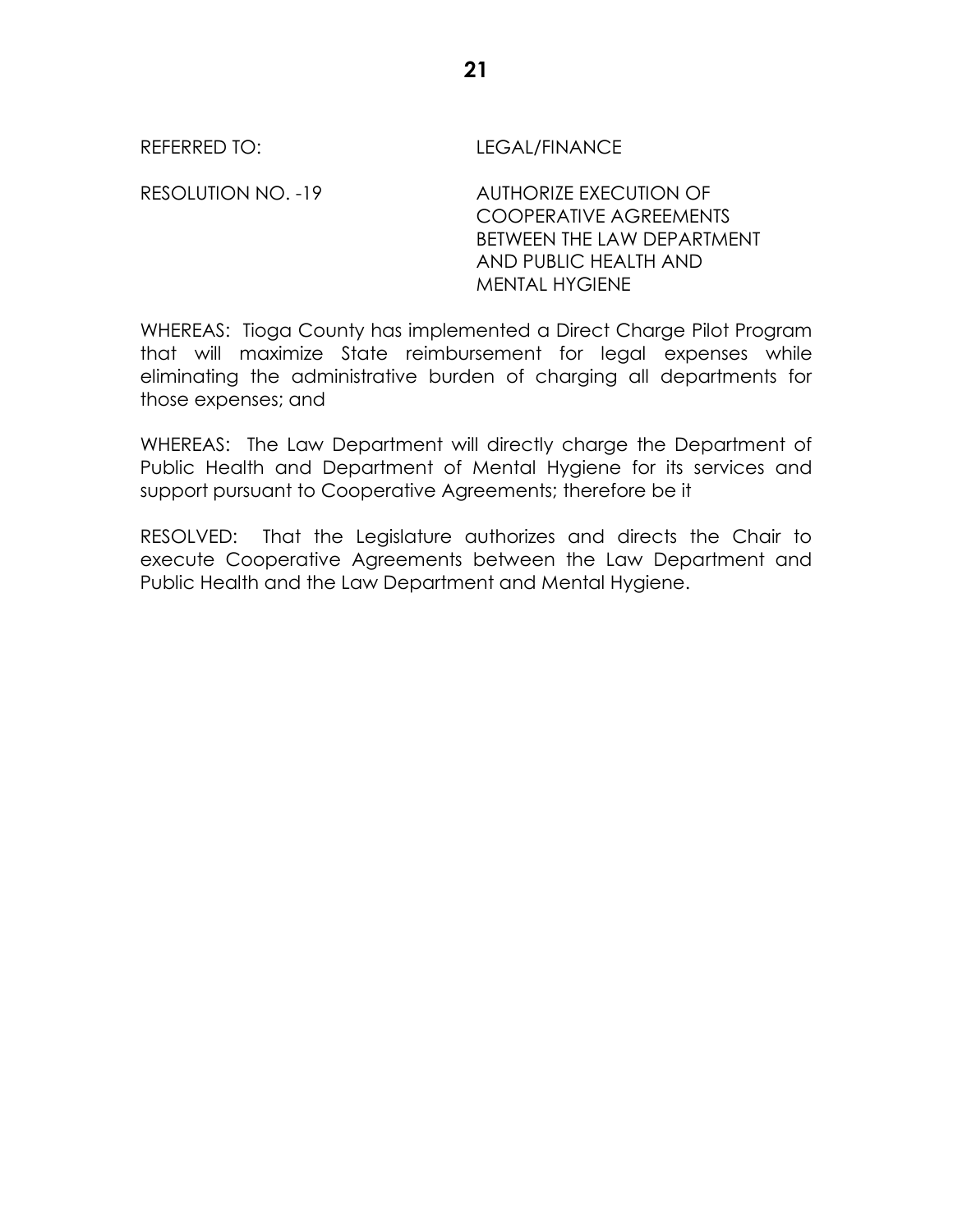# RESOLUTION NO. –19 AWARD CONTRACT FOR JAIL SUBSTANCE USE DISORDER PROGRAM IN TIOGA **COUNTY**

WHEREAS: Proposals have been received for the provision a of substance abuse prevention program in Tioga County; and

WHEREAS: The proposals were received on February, 22, 2019 and reviewed by Award/Review Committee, and that the proposals were received as follows:

Council on Alcohol and Substance Abuse of Livingston County, d.b.a. Trinity

Addiction Center of Broome County (ACBC)

and

WHEREAS: Trinity has been determined to be the agency that will best meet the needs and interests of Tioga County and whose proposal complied with all requirements; and

WHEREAS: The Director of Community Services is in agreement with this determination for the provision of substance use services to Tioga County's inmates; therefore be it

RESOLVED: That the Tioga County Legislature authorize the Department of Mental Hygiene to enter into a contract with Council on Alcohol and Substance Abuse of Livingston County, d.b.a., Trinity for the provision of Substance Use Disorder services in Tioga County Jail.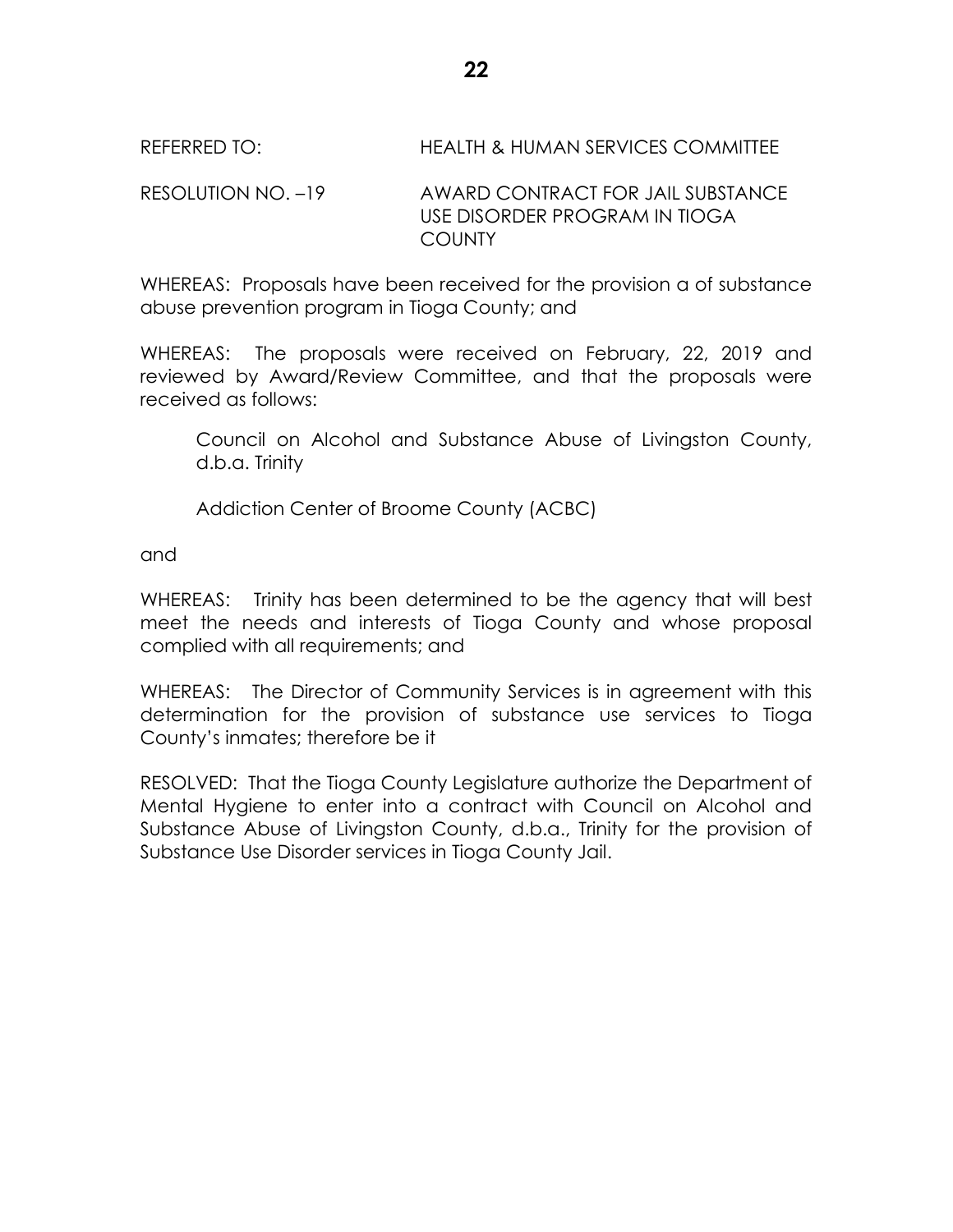REFERRED TO: The PUBLIC WORKS COMMITTEE

RESOLUTION NO. -19 AWARD DESIGN SERVICES TO DELTA ENGINEERS FOR OAK HILL ROAD BRIDGE BIN 3334940

WHEREAS: The Oak Hill Road Bridge BIN 3334940 is a bridge that needs repair due to a NYSDOT Bridge inspection; and

WHEREAS: The Commissioner of Public Works received a proposal for design services for this project from Delta Engineers, Endwell, NY; and

WHEREAS: The proposal for this bridge came in at \$20,750; therefore be it

RESOLVED: That the Tioga County Legislature approve the proposal for the Oak Hill Road Bridge BIN 3334940 for Delta Engineers not to exceed \$20,750 to be paid out of the Oak Hill Road Bridge Emergency Repairs account H5110 540002 H1906.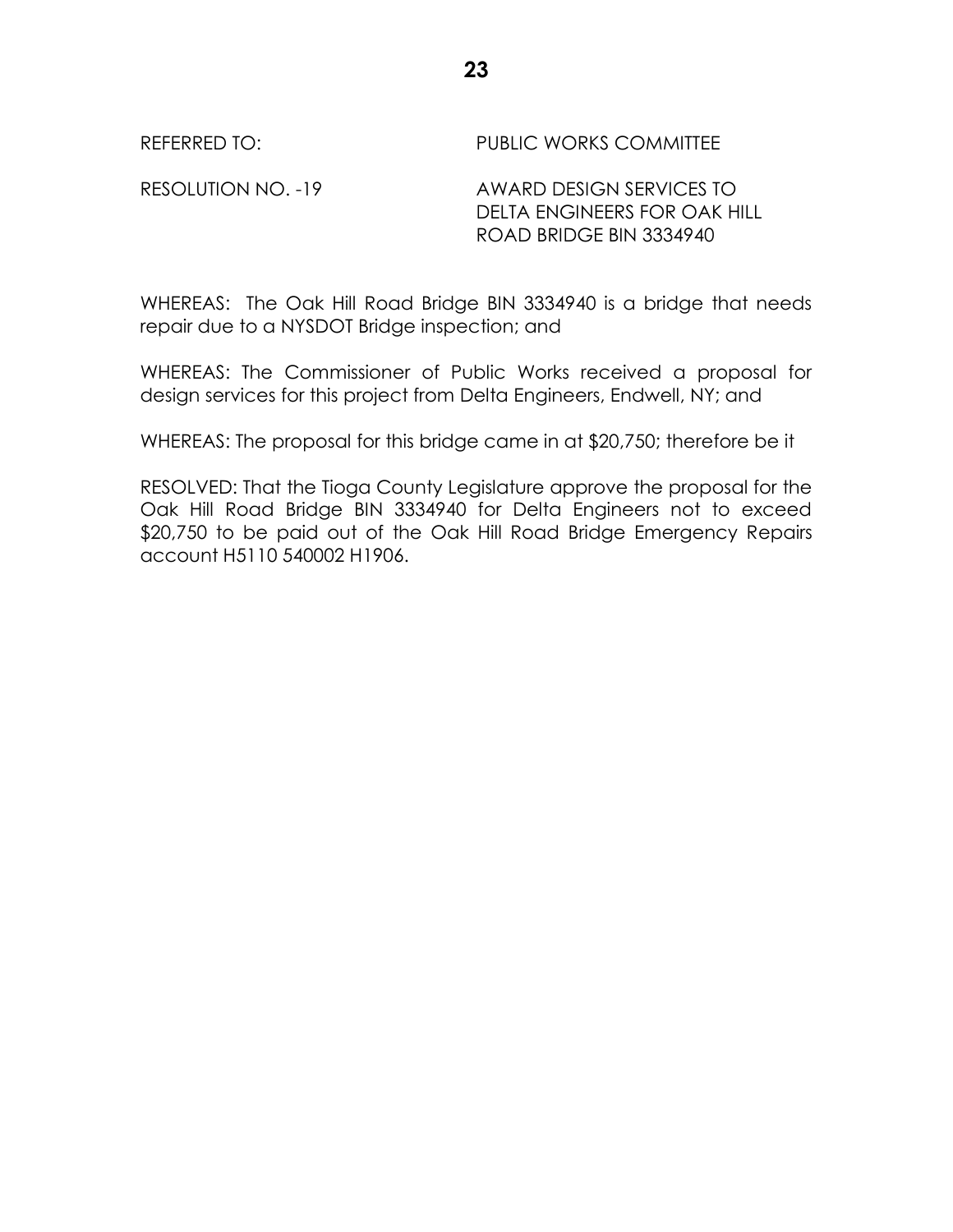REFERRED TO: THE PUBLIC WORKS COMMITTEE

RESOLUTION NO. -19 AWARD DESIGN SERVICES TO DELTA ENGINEERS FOR COURTHOUSE FAÇADE EVALUATION

WHEREAS: The Tioga County Courthouse needs an evaluation of the existing stone façade due to a failing stone; and

WHEREAS: The Commissioner of Public Works received a proposal for design services for this project from Delta Engineers, Endwell, NY; and

WHEREAS: The proposal for this evaluation came in at \$17,240; therefore be it

RESOLVED: That the Tioga County Legislature approve the proposal for the Courthouse Façade Evaluation project to Delta engineers not to exceed \$17,240 to be paid out of Buildings and Grounds account A1620.540140.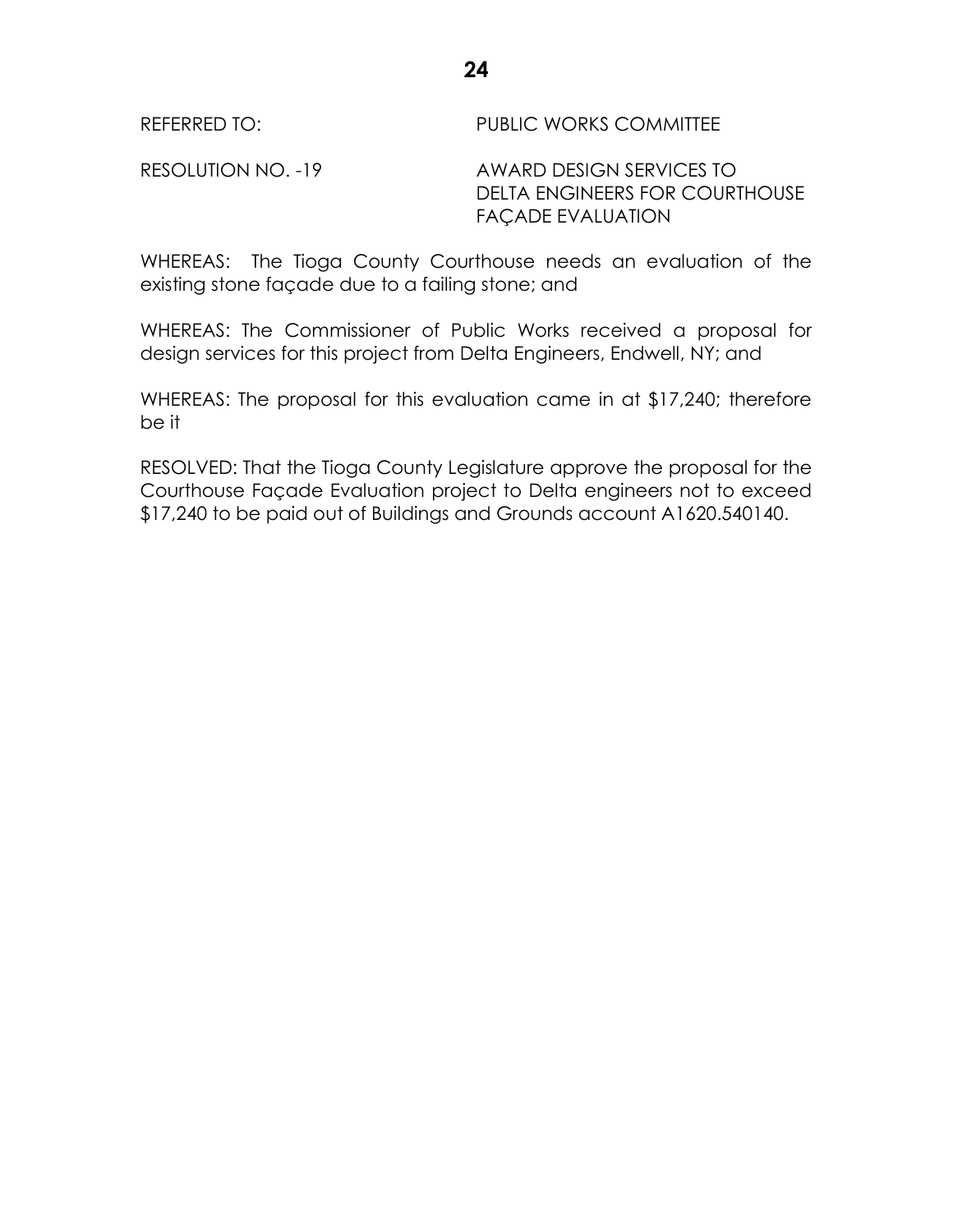REFERRED TO: PUBLIC WORKS COMMITTEE

RESOLUTION NO. -19 RESCIND RESOLUTION NO. 117-17 AUTHORIZING THE IMPLEMENTATION AND FUNDING IN THE FIRST INSTANCE 100% OF THE FEDERAL AID AND STATE -AID ELIGIBLE COSTS OF A TRANSPORTATION FEDERAL-AID PROJECT AND APPROPRIATING FUNDS

WHEREAS: Resolution No. 117-17 authorized the implementation and funding in the first instance 100% of the Federal Aid and State "Marchiselli" Program-Aid eligible costs for a transportation Federal-Aid Project and appropriated funds therefore; and

WHEREAS: Resolution No. 117-17 appropriated the sum of \$225,000 from the West River Drive Culvert Account H5110.540001.H1709 and made available to cover the cost of participation in the above phase of the Project; and

WHEREAS: The amount is being revised; therefore be it

RESOLVED: That Resolution No. 117-17 is hereby rescinded and a new resolution will be adopted with the correct amount.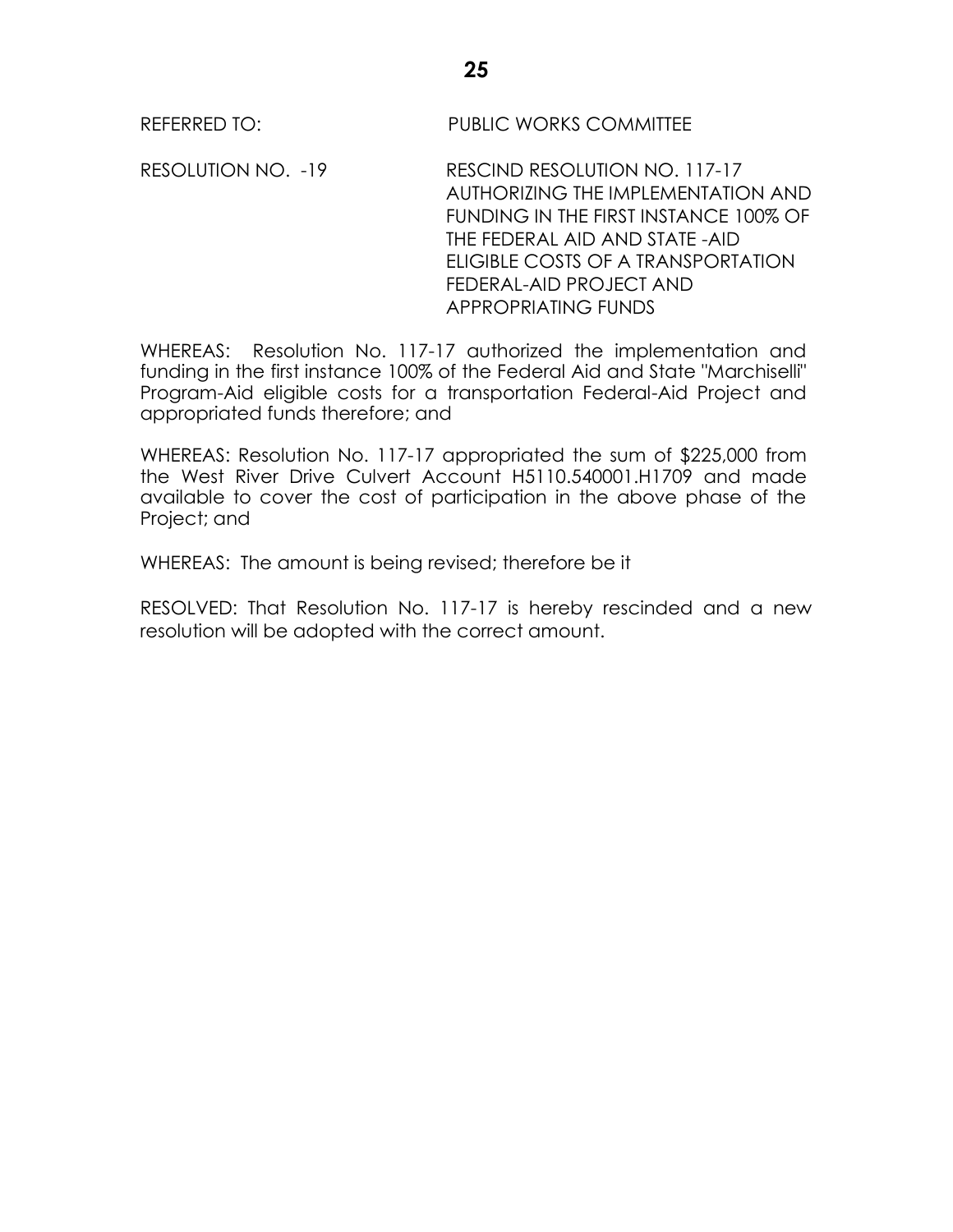RESOLUTION NO. -19 AUTHORIZING THE IMPLEMENTATION AND FUNDING IN THE FIRST INSTANCE 100% OF THE FEDERAL AID AND STATE -AID ELIGIBLE COSTS OF A TRANSPORTATION FEDERAL-AID PROJECT AND APPROPRIATING FUNDS

WHEREAS: Tioga County will Design, let and construct the "project'; and

WHEREAS: A project for the culvert replacement on West River Drive over Walker Creek, Town of Nichols, Tioga County, PIN 9754.52 (the Project) is eligible for funding under Title 23 U.S. Code, as amended that calls for the apportionment of the costs of such program to be borne at the ratio of 0% Federal Funds and 100% non-Federal Funds; and

WHEREAS: The County of Tioga desires to advance the Project by making a commitment of 100% of the Federal and non-Federal share of the costs of the Construction and Construction Supervision and Inspection work; now therefore

The Tioga County Legislature, duly convened does hereby

RESOLVED: That the Tioga County Legislature hereby approves the above-subject project; and it is hereby further

RESOLVED: That the Tioga County Legislature hereby authorizes the County of Tioga to pay in the first instance 100% of the Federal and non-Federal share of the cost of the Construction and Construction Supervision and Inspection work for the Project or portions thereof; and it is further

RESOLVED: That the Tioga County Legislature hereby agrees that the County of Tioga shall be responsible for all costs of the project, which exceed the amount of the NY Bridge Funding Awarded to the County of Tioga; and be it further

RESOLVED: That the sum of \$299,000 is hereby appropriated from the West River Drive Culvert account H5110 540001 H1709 and made available to cover the costs of participation in the above phases of the Project; and it is further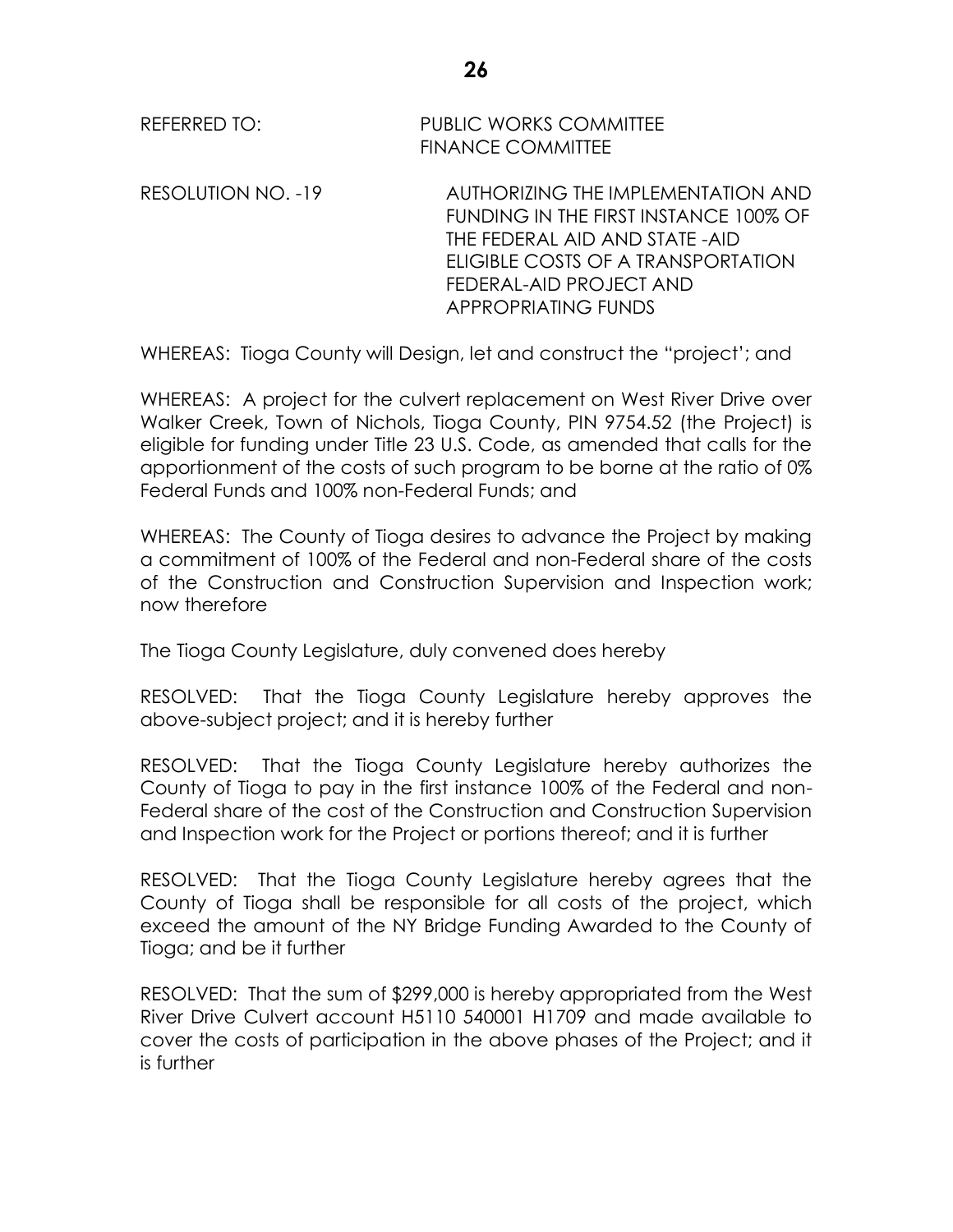RESOLVED: That in the event the full Federal and non-Federal share costs of the project exceeds the amount appropriated above, the Tioga County Legislature shall convene as soon as possible to appropriate said excess amount immediately upon notification by the New York State Department of Transportation thereof, and it is further

RESOLVED: That the County of Tioga hereby agrees that construction of the Project shall begin no later than eighteen (18) months after award and that the project shall be completed within THREE years of commencing construction; and it is further

RESOLVED: That the Chair of the Tioga County Legislature be and is hereby authorized to execute all necessary Agreements, certifications or reimbursement requests for Federal Aid and/or Marchiselli Aid on behalf of the County of Tioga with the New York State Department of Transportation in connection with the advancement or approval of the Project and providing for the administration of the Project and the municipality's first instance funding of project costs and permanent funding of the local share of federal-aid and state-aid eligible Project costs and all Project costs within appropriations therefore that are not so eligible; and it is further

RESOLVED: That a certified copy of this resolution be filed with the New York State Commissioner of Transportation by attaching it to any necessary Agreement in connection with the Project; and it is further

RESOLVED: That this Resolution shall take effect immediately.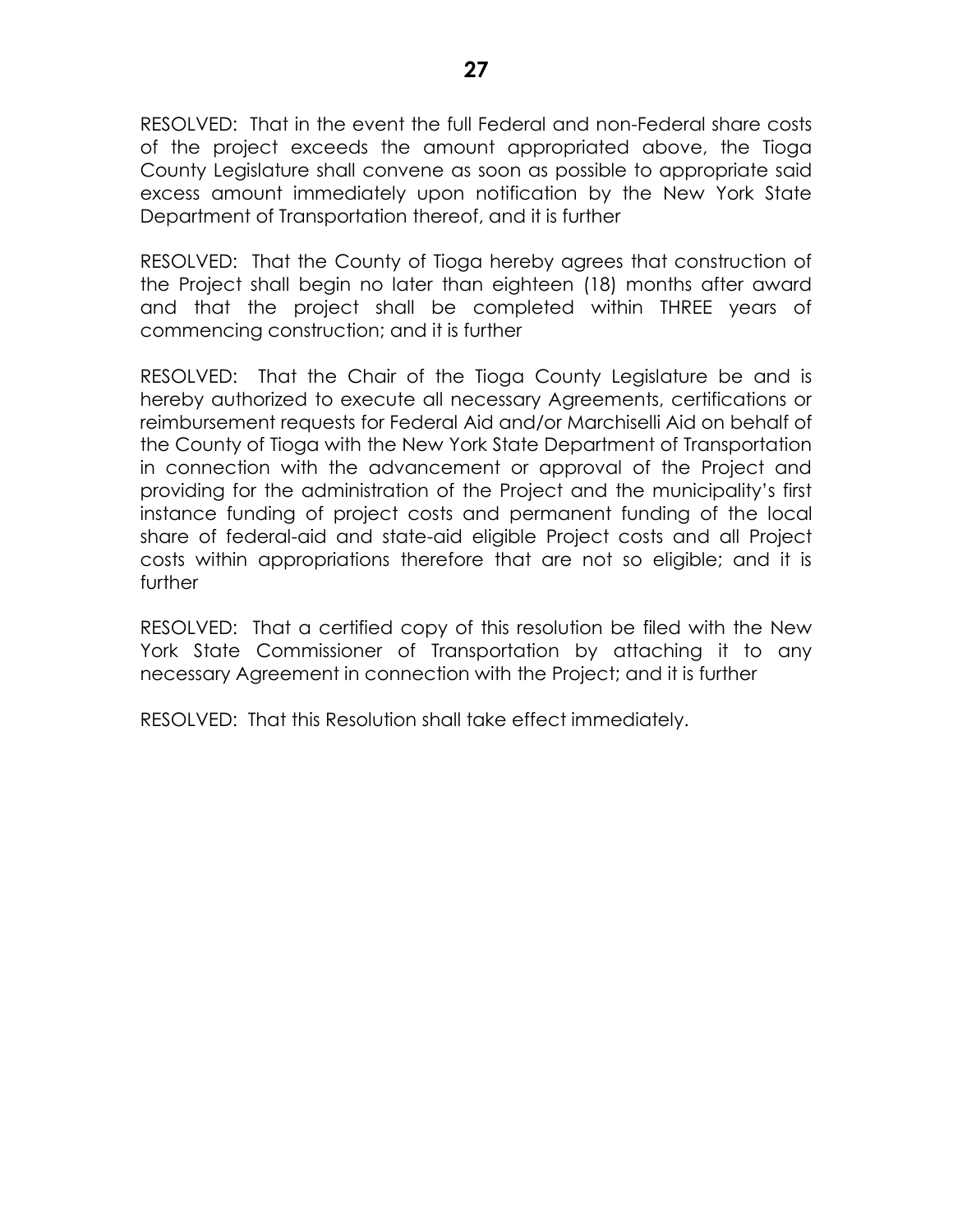| REFERRED TO:       | <b>PUBLIC WORKS COMMITTEE</b><br><b>LEGAL COMMITTEE</b>                                                             |
|--------------------|---------------------------------------------------------------------------------------------------------------------|
| RESOLUTION NO. -19 | RESOLUTION PURSUANT TO<br>SECTION 131-B OF THE HIGHWAY LAW<br>DEDICATING CORPORATE DRIVE AS A<br><b>COUNTY ROAD</b> |

WHEREAS: Corporate Drive is a public roadway running from NYS Route 38 over the lands of the County of Tioga to the terminus of said highway at the lands of Upstate Shredding; and

WHEREAS: The First thousand feet of said roadway was formally dedicated by the County through Resolution 122-96 and thereafter the Commissioner of Public Works recommended the formal laying out of a highway to be known as Corporate Drive which recommendation was adopted by Resolution No. 245-99; and

WHEREAS: Although the roadway has been openly used as a public highway since that time, the Tioga County Department of Public Works and the County Attorney have recommended that Corporate Drive in the Town of Owego, County of Tioga and State of New York be officially dedicated at this time to provide clarity as to its status as a county highway; and

WHEREAS: The Tioga County Legislature concurs with that decision; now therefore be it

RESOLVED: That the Tioga County Legislature has, and hereby does, determine that it is in the best interest of the County of Tioga to formally recognize Corporate Drive as a county road, which is described as follows:

ALL THAT TRACT OR PARCEL OF LAND situate in the Town of Owego, County of Tioga and State of New York, bounded and described as follows:

BEGINNING at a point in the westerly boundary of NYS Route 38 which lies S 16°05'02" W, 251.55 feet from a concrete highway monument at the intersection of the north line of lands of the County of Tioga and the westerly boundary of NYS Route 38;

THENCE S 16°05'02" W along the westerly boundary of NYS Route 38 for a distance of 50.31 feet to a point;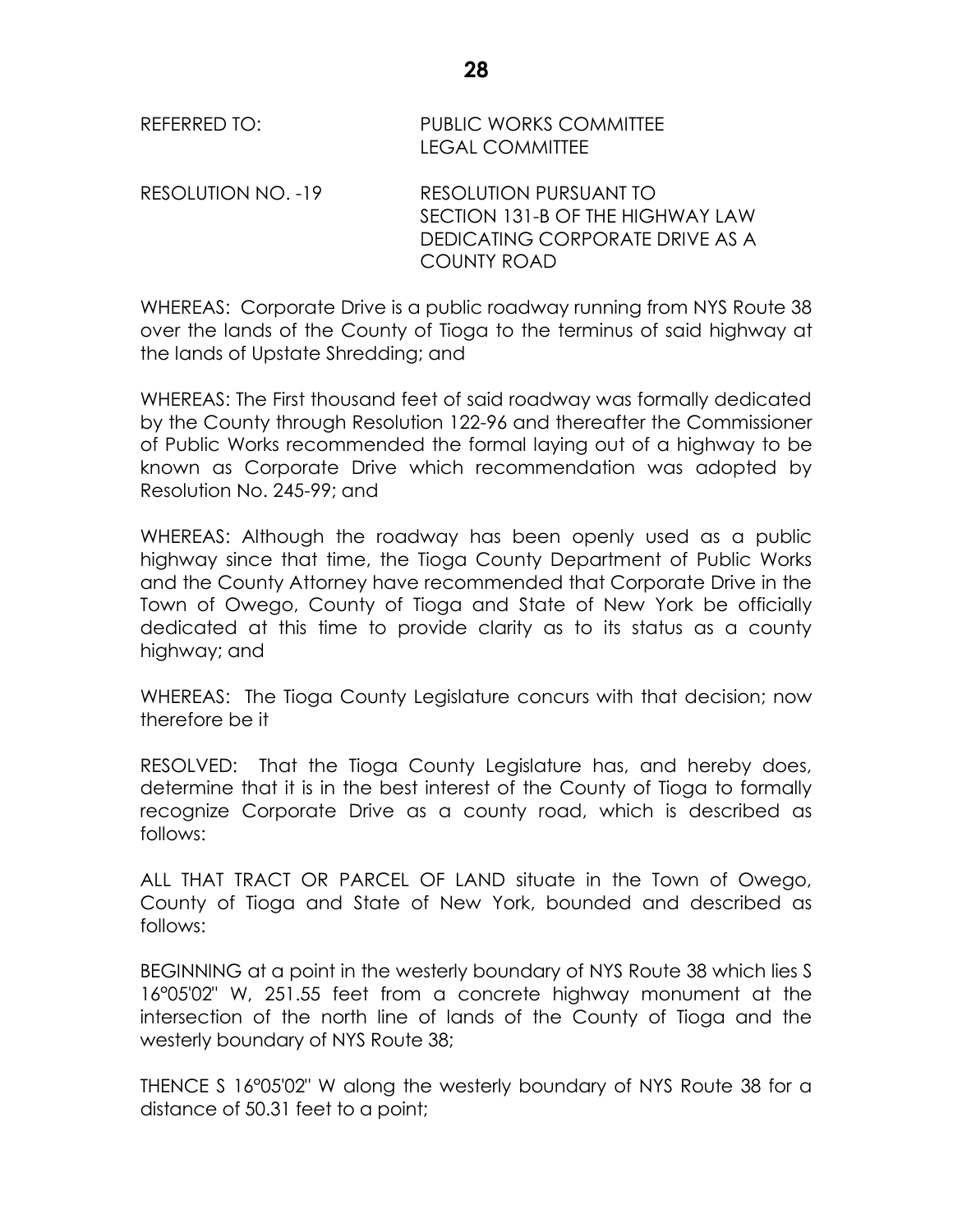THENCE N 80°17'22" W passing through a 3/4" rebar with Edsall cap at 1201.46 feet and another ¾" rebar with Edsall cap at 139.96 feet for a total distance of 1741.42 feet to a ¾" rebar with Edsall cap;

THENCE S 24 $\degree$ 25'13" W passing through a  $\frac{3}{4}$ " rebar with Edsall cap at 489.86 feet for a total distance of 593.26 feet to a point;

THENCE N 80°17'22" W for a distance of 62.04 feet to a point;

THENCE N 24°25'13" E for a distance of 644.95 feet to a ¾" rebar with Edsall cap;

THENCE S 80°17'22" E passing through a ¾" rebar with Edsall cap at 192.96 feet, another at 184.94 feet, another at 84.44 feet, and another at 142.36 feet for a total distance of 1795.92 feet to the Point of Beginning;

CONTAINING 2.883 acres of land as shown on a survey map prepared by Williams and Edsall Land Surveyors titled Survey map of Corporate Drive for Tioga County IDA dated April 1, 2019.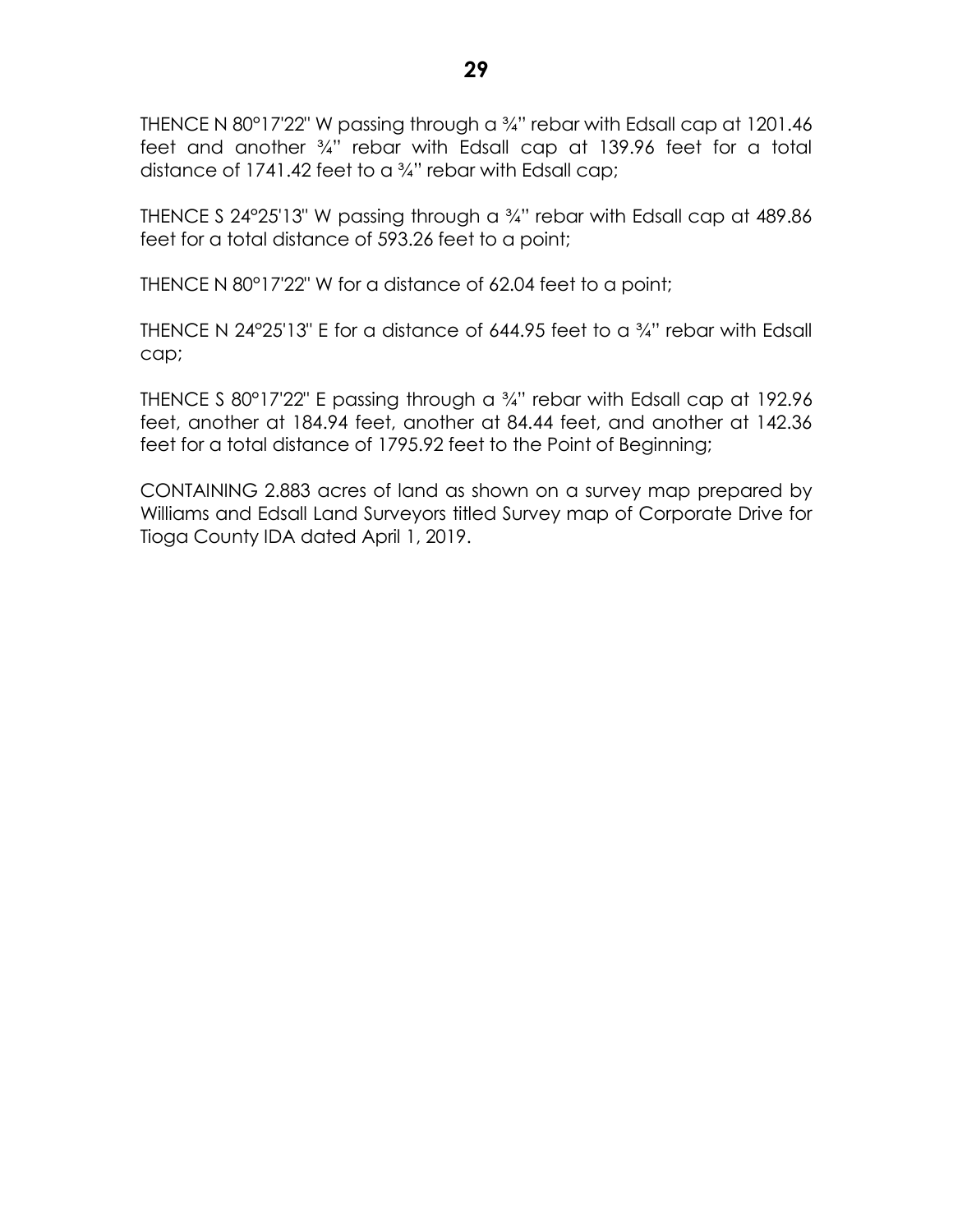REFERRED TO: FINANCE COMMITTEE

#### RESOLUTION NO. -19 AMEND EMPLOYEE HANDBOOK PAYROLL PROCEDURES (FORMERLY POLICY 2)

WHEREAS: The Employee Handbook Section IV. Personnel Rules – Subsection b. Payroll Procedures (formerly policy 2) needs clarification in Reporting of Time for clarity; therefore be it

RESOLVED: That the Employee Handbook Section IV. Personnel Rules – Subsection b. Payroll Procedures (formerly policy 2) be amended as follows:

Section I: REPORTING OF TIME be revised to read as follows:

"Time shall be reported on forms(s) and/or Employee Self Service/Time Entry designated by the Treasurer's Office on the dates so designated by the County Treasurer. Time shall be reported in units according to most current Union Contract or Non-Union policy. Time reported shall include the following:

- A. Time Worked.
- B. Leave time taken (to be supported by standard leave form signed by department head or accrual requests processed through ESS).
- C. Overtime worked.
- D. Comp time worked and taken.
- E. Time on temporary assignment.";

Section II: DISTRIBUTION OF PAYCHECKS AND RELATED DOCUMENTS be revised to read as follows:

"Salaries and wages of all persons covered by this agreement shall be paid every two weeks, with payday falling on the Thursday following the two-week period ending on the preceding Friday. All checks in payment of said salaries and wages shall contain or have attached thereto a complete statement of all deductions for income taxes withheld, social security taxes withheld, Union dues and any authorized or required deductions. Copies of these said documents can also be retrieved by accessing Employee Self Service on Munis payroll system."

And be it further

RESOLVED: That the remainder of the Employee Handbook shall remain in full force and effect.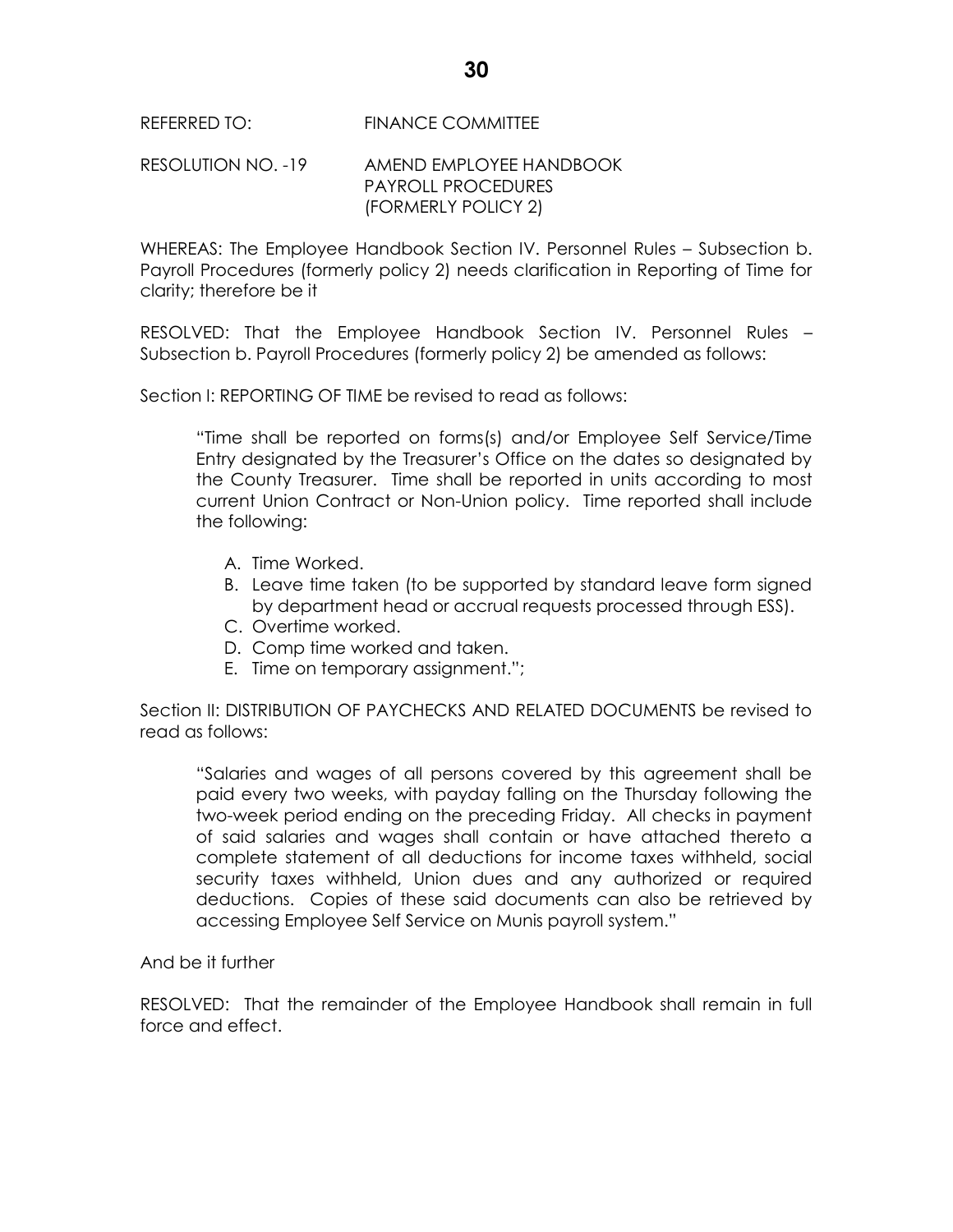| REFERRED TO: | HEALTH AND HUMAN SERVICES COMMITTEE |
|--------------|-------------------------------------|
|              | PERSONNEL COMMITTEE                 |
|              |                                     |

RESOLUTION NO. -19 AUTHORIZE APPOINTMENT OF CLINICAL PROGRAM DIRECTOR DEPARTMENT OF MENTAL HYGIENE

WHEREAS: Due to an internal promotion, the position of Clinical Program Director has been vacant since February 18, 2019; and

WHEREAS: After recruitment efforts, the Director of Community Services has identified a well-qualified candidate to fill the positon; therefore be it

RESOLVED: That Catherine Healy shall be appointed to the Clinical Program Director position at an annual, non-union salary of \$68,000 effective on or after April 15, 2019, and consistent with Tioga County's payroll procedures; and be it further

RESOLVED: That Ms. Healy's appointment shall be provisional pending the outcome of a civil service examination.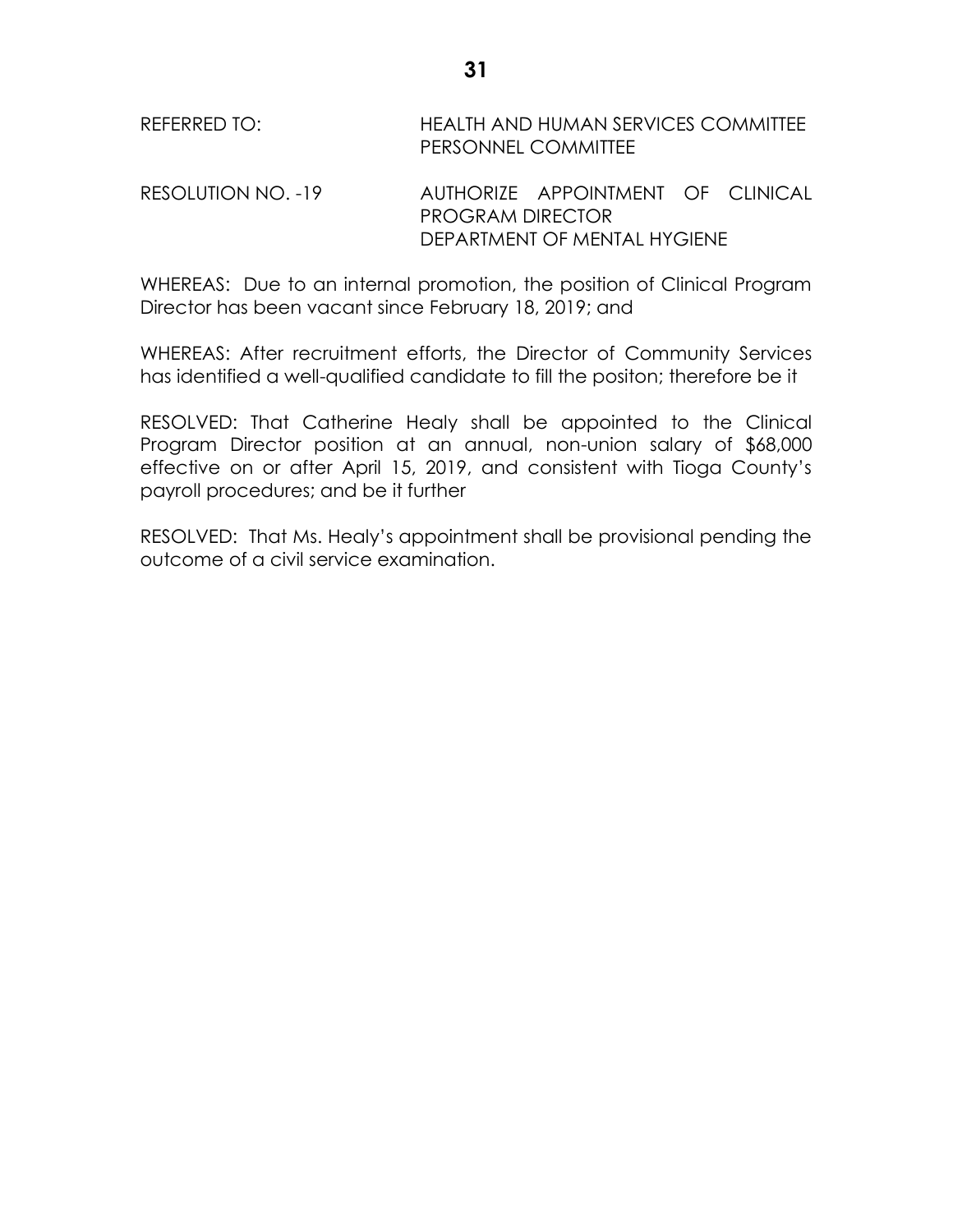# RESOLUTION NO. -19 AUTHORIZE APPOINTMENT OF VOTING MACHINE TECHNICIAN FOR BOARD OF ELECTIONS

WHEREAS: Legislative approval is required for any appointment to a nonunion position within Tioga County; and

WHEREAS: A part-time Voting Machine Technician position became vacant on March 30<sup>th</sup>, 2019; and

WHEREAS: The Democratic Commissioner of the Board of Elections received authorization to backfill said vacancy; therefore be it

RESOLVED: That William F. Leonard is appointed to the title of Voting Machine Technician retroactive to April 1st, 2019, at the established nonunion rate of \$16.93 per hour.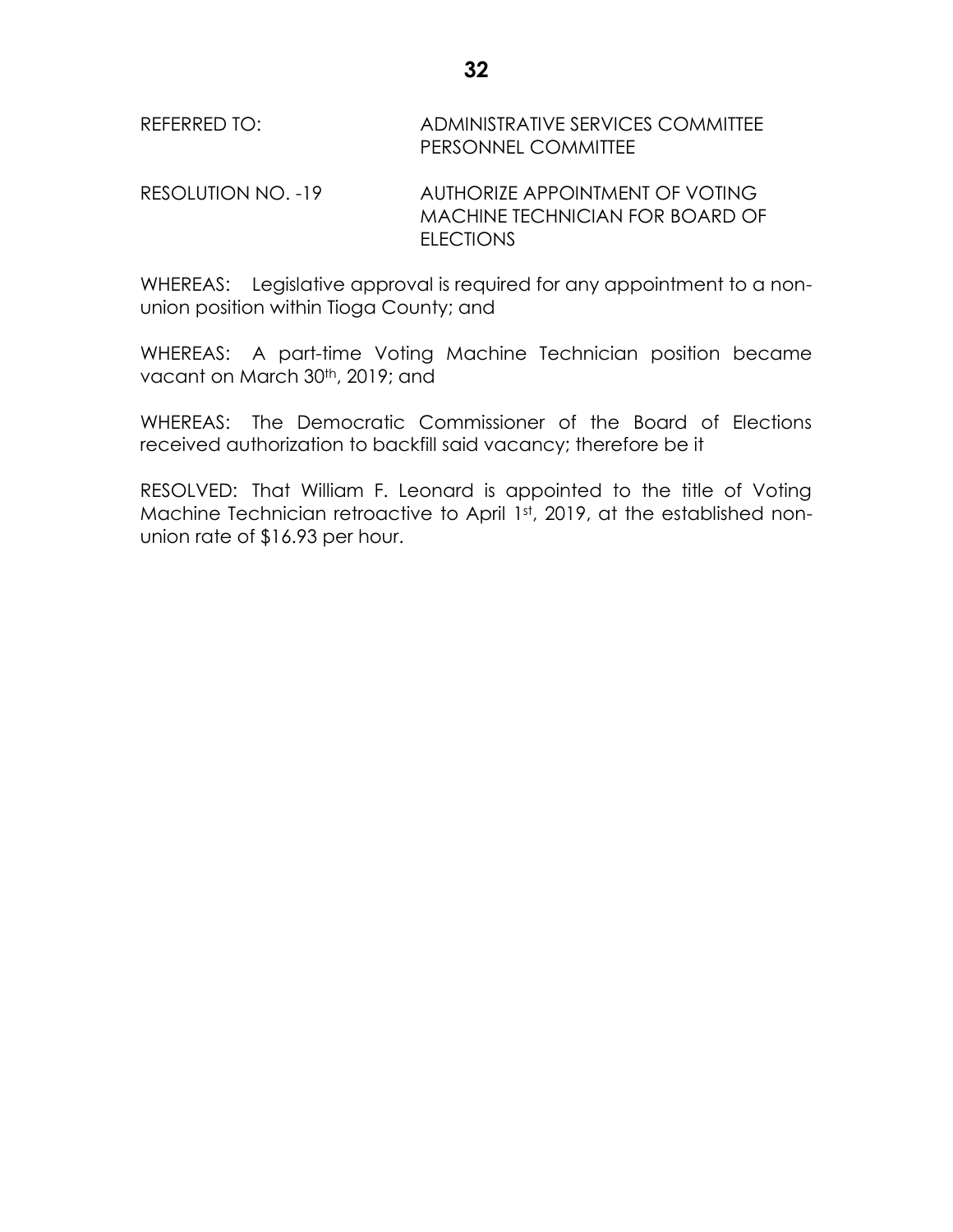# REFERRED TO: HEALTH AND HUMAN SERVICES COMMITTEE PERSONNEL COMMITTEE RESOLUTION NO. -19 AUTHORIZE APPOINTMENT OF COMMUNICATIONS AND e-SERVICES COORDINATOR

WHEREAS: The position of Communications and e-Services Coordinator has been vacant since October 2017, due to an incumbent's retirement; and

PUBLIC HEALTH DEPARTMENT

WHEREAS: Following recruitment efforts, the Public Health Director has identified a qualified candidate for said position; therefore be it

RESOLVED: That the Public Health Director is hereby authorized to appoint Jessica Casolite to the position of Communications and e-Services Coordinator effective April 29, 2019, at an annual salary of \$45,000; and be it further

RESOLVED: That Ms. Casolite's appointment shall be provisional pending the outcome of a civil service examination.